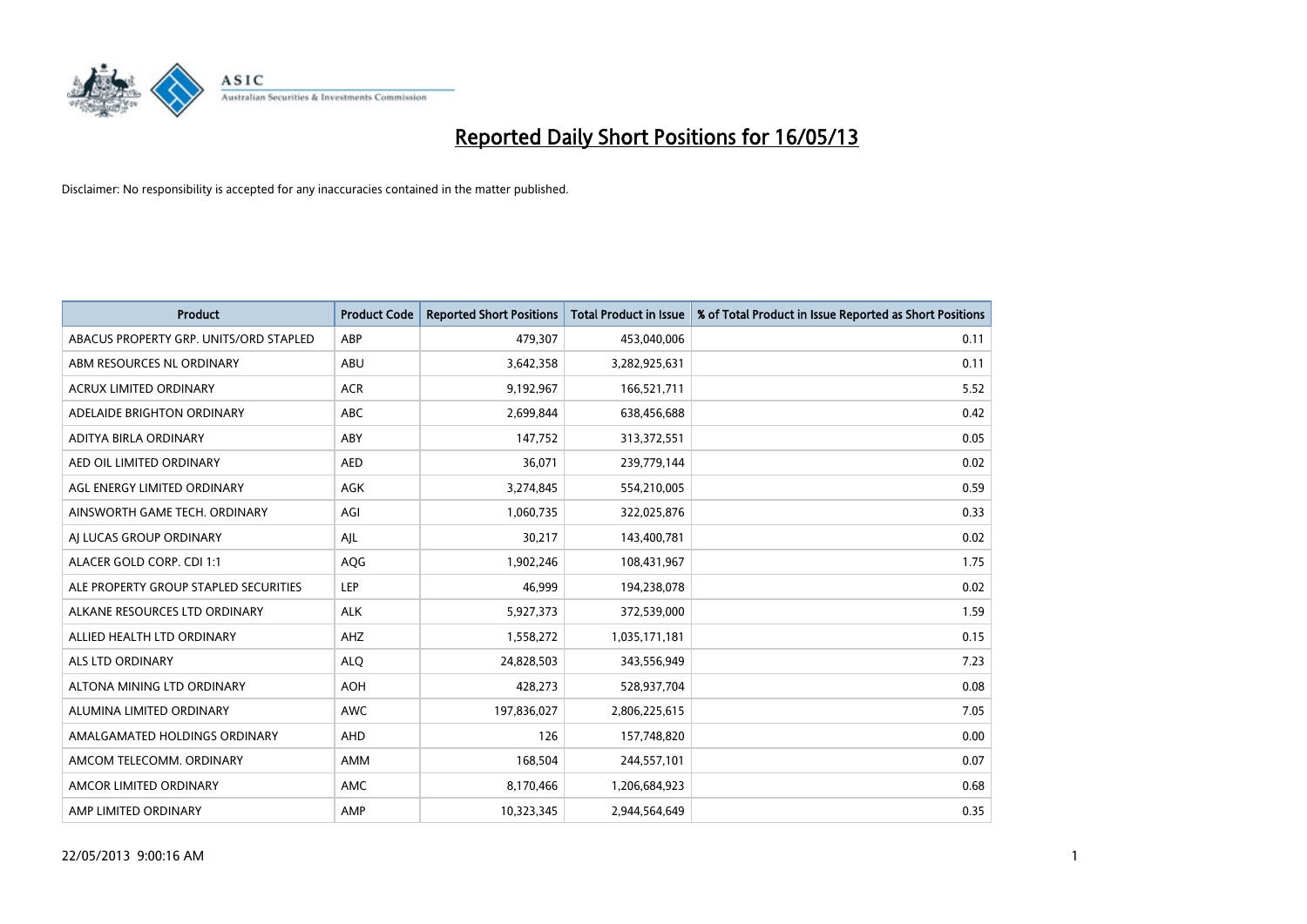

| <b>Product</b>                            | <b>Product Code</b> | <b>Reported Short Positions</b> | <b>Total Product in Issue</b> | % of Total Product in Issue Reported as Short Positions |
|-------------------------------------------|---------------------|---------------------------------|-------------------------------|---------------------------------------------------------|
| AMPELLA MINING ORDINARY                   | <b>AMX</b>          | 1,990,544                       | 248,000,493                   | 0.80                                                    |
| ANGLOGOLD ASHANTI CDI 5:1                 | AGG                 | 999                             | 89,207,765                    | 0.00                                                    |
| ANSELL LIMITED ORDINARY                   | <b>ANN</b>          | 10,822,471                      | 130,631,752                   | 8.28                                                    |
| ANTARES ENERGY LTD ORDINARY               | <b>AZZ</b>          | 429,484                         | 257,000,000                   | 0.17                                                    |
| ANZ BANKING GRP LTD ORDINARY              | ANZ                 | 4,468,989                       | 2,743,939,704                 | 0.16                                                    |
| APA GROUP STAPLED SECURITIES              | <b>APA</b>          | 11,867,098                      | 835,750,807                   | 1.42                                                    |
| APN NEWS & MEDIA ORDINARY                 | <b>APN</b>          | 19,825,648                      | 661,526,586                   | 3.00                                                    |
| AQUARIUS PLATINUM. ORDINARY               | AQP                 | 8,973,228                       | 486,851,336                   | 1.84                                                    |
| AQUILA RESOURCES ORDINARY                 | <b>AQA</b>          | 12,546,018                      | 411,804,442                   | 3.05                                                    |
| ARAFURA RESOURCE LTD ORDINARY             | <b>ARU</b>          | 311,202                         | 441,270,644                   | 0.07                                                    |
| ARB CORPORATION ORDINARY                  | <b>ARP</b>          | 222,396                         | 72,481,302                    | 0.31                                                    |
| ARDENT LEISURE GROUP STAPLED SECURITIES   | AAD                 | 2,125,696                       | 397,803,987                   | 0.53                                                    |
| ARISTOCRAT LEISURE ORDINARY               | ALL                 | 3,406,709                       | 551,418,047                   | 0.62                                                    |
| <b>ARRIUM LTD ORDINARY</b>                | ARI                 | 8,949,966                       | 1,355,433,903                 | 0.66                                                    |
| ASCIANO LIMITED ORDINARY                  | <b>AIO</b>          | 14,710,116                      | 975,385,664                   | 1.51                                                    |
| ASG GROUP LIMITED ORDINARY                | ASZ                 | 1,331,220                       | 206,720,839                   | 0.64                                                    |
| ASPEN GROUP ORD/UNITS STAPLED             | <b>APZ</b>          | 224,965                         | 1,192,665,422                 | 0.02                                                    |
| ASTRO JAP PROP GROUP STAPLED US PROHIBIT. | AJA                 | 77,811                          | 67,211,752                    | 0.12                                                    |
| ASX LIMITED ORDINARY                      | <b>ASX</b>          | 2,394,345                       | 175,136,729                   | 1.37                                                    |
| ATLAS IRON LIMITED ORDINARY               | AGO                 | 40,445,521                      | 909,718,409                   | 4.45                                                    |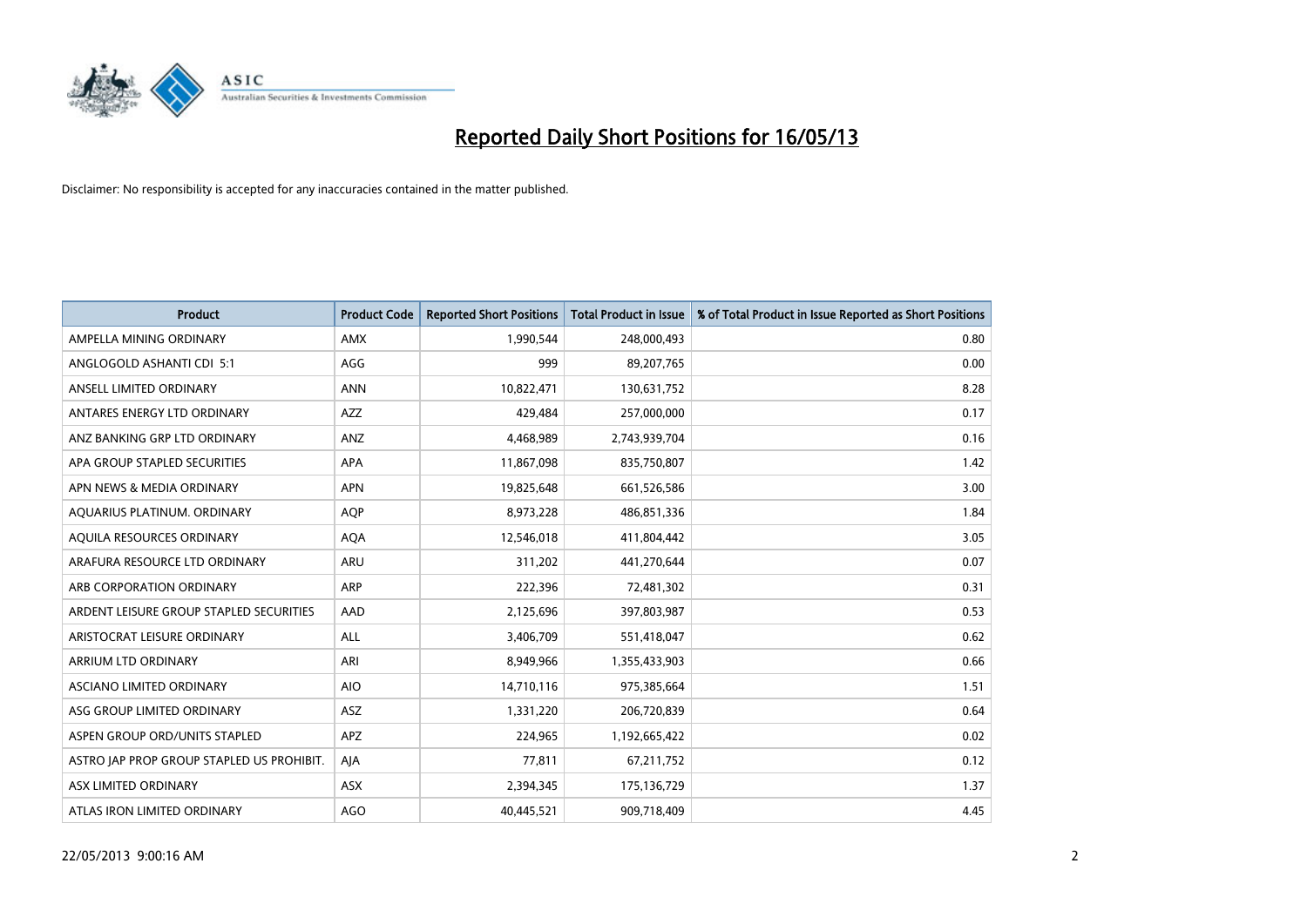

| <b>Product</b>                       | <b>Product Code</b> | <b>Reported Short Positions</b> | <b>Total Product in Issue</b> | % of Total Product in Issue Reported as Short Positions |
|--------------------------------------|---------------------|---------------------------------|-------------------------------|---------------------------------------------------------|
| AURIZON HOLDINGS LTD ORDINARY        | AZJ                 | 7,901,295                       | 2,137,284,503                 | 0.37                                                    |
| AURORA OIL & GAS ORDINARY            | <b>AUT</b>          | 3,089,846                       | 447,885,778                   | 0.69                                                    |
| <b>AUSDRILL LIMITED ORDINARY</b>     | <b>ASL</b>          | 3,833,625                       | 309,585,297                   | 1.24                                                    |
| AUSENCO LIMITED ORDINARY             | AAX                 | 886,851                         | 123,527,574                   | 0.72                                                    |
| <b>AUSTAL LIMITED ORDINARY</b>       | ASB                 | 917,076                         | 346,007,639                   | 0.27                                                    |
| AUSTBROKERS HOLDINGS ORDINARY        | <b>AUB</b>          | 7,318                           | 57,955,632                    | 0.01                                                    |
| AUSTIN ENGINEERING ORDINARY          | <b>ANG</b>          | 552,579                         | 73,164,403                    | 0.76                                                    |
| AUSTRALAND PROPERTY STAPLED SECURITY | <b>ALZ</b>          | 693,835                         | 578,324,670                   | 0.12                                                    |
| AUSTRALIAN AGRICULT, ORDINARY        | AAC                 | 1,977,914                       | 313,081,005                   | 0.63                                                    |
| AUSTRALIAN INFRASTR, UNITS/ORDINARY  | <b>AIX</b>          | 2,335,094                       | 620,733,944                   | 0.38                                                    |
| AUSTRALIAN PHARM. ORDINARY           | API                 | 210,710                         | 488,115,883                   | 0.04                                                    |
| <b>AUTOMOTIVE HOLDINGS ORDINARY</b>  | AHE                 | 10,779                          | 260,579,682                   | 0.00                                                    |
| AVIENNINGS LIMITED ORDINARY          | AVI                 | 121,391                         | 274,588,694                   | 0.04                                                    |
| AWE LIMITED ORDINARY                 | <b>AWE</b>          | 6,885,233                       | 522,116,985                   | 1.32                                                    |
| AZIMUTH RES LTD ORDINARY             | <b>AZH</b>          | 1,464,866                       | 430,626,680                   | 0.34                                                    |
| BANDANNA ENERGY ORDINARY             | <b>BND</b>          | 26,604,140                      | 528,481,199                   | 5.03                                                    |
| BANK OF QUEENSLAND. ORDINARY         | <b>BOQ</b>          | 2,516,173                       | 314,464,272                   | 0.80                                                    |
| <b>BANNERMAN RESOURCES ORDINARY</b>  | <b>BMN</b>          | 184,702                         | 309,077,460                   | 0.06                                                    |
| <b>BASE RES LIMITED ORDINARY</b>     | <b>BSE</b>          | 3,823,066                       | 561,840,029                   | 0.68                                                    |
| <b>BATHURST RESOURCES ORDINARY</b>   | <b>BTU</b>          | 35,641,532                      | 697,247,997                   | 5.11                                                    |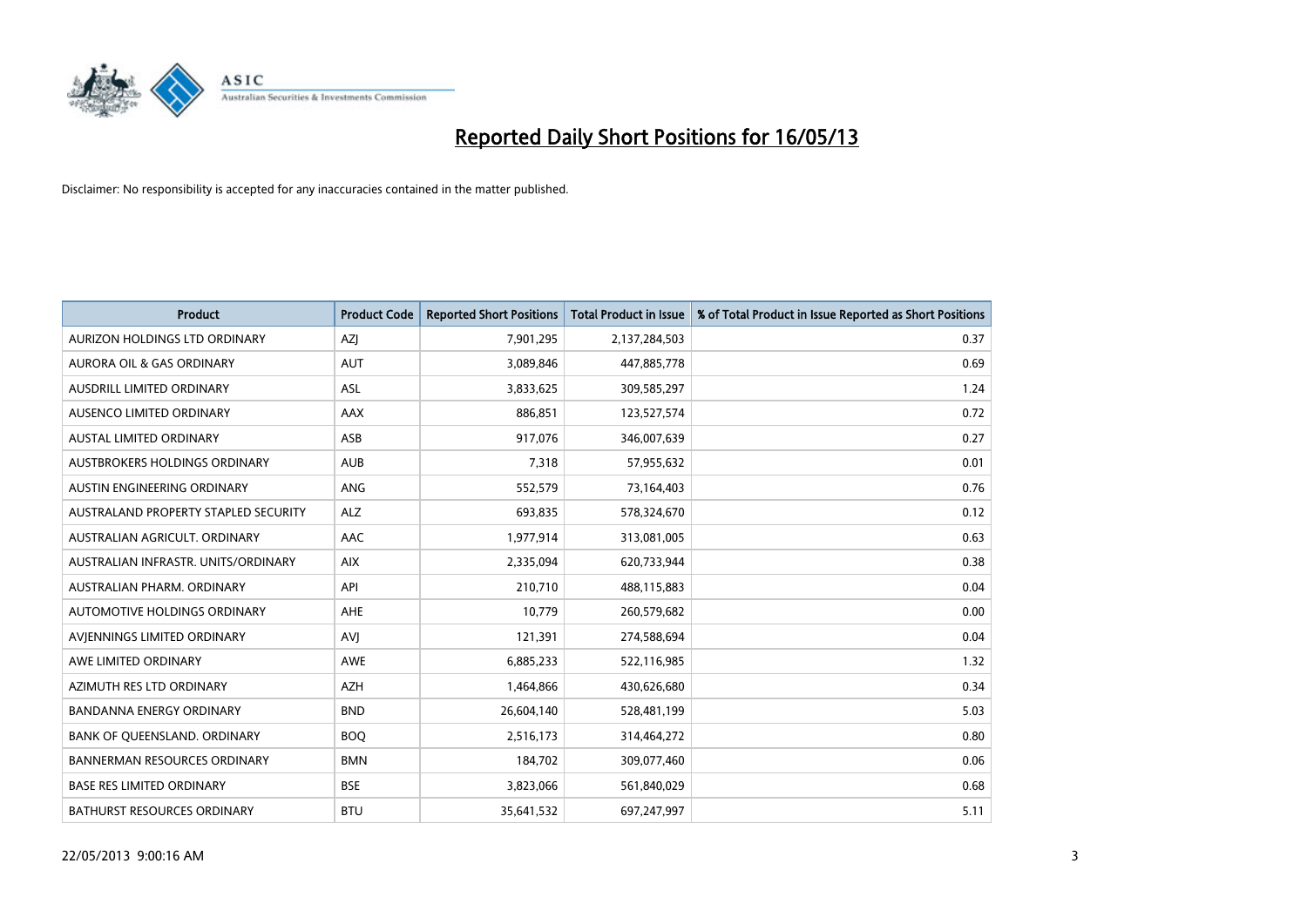

| <b>Product</b>                                | <b>Product Code</b> | <b>Reported Short Positions</b> | <b>Total Product in Issue</b> | % of Total Product in Issue Reported as Short Positions |
|-----------------------------------------------|---------------------|---------------------------------|-------------------------------|---------------------------------------------------------|
| <b>BC IRON LIMITED ORDINARY</b>               | <b>BCI</b>          | 485,147                         | 123,104,384                   | 0.39                                                    |
| BEACH ENERGY LIMITED ORDINARY                 | <b>BPT</b>          | 16,481,240                      | 1,267,805,688                 | 1.30                                                    |
| BEADELL RESOURCE LTD ORDINARY                 | <b>BDR</b>          | 42,922,859                      | 786,477,280                   | 5.46                                                    |
| BENDIGO AND ADELAIDE ORDINARY                 | <b>BEN</b>          | 13,079,343                      | 407,166,826                   | 3.21                                                    |
| BERKELEY RESOURCES ORDINARY                   | <b>BKY</b>          | 183,228                         | 179,393,273                   | 0.10                                                    |
| <b>BHP BILLITON LIMITED ORDINARY</b>          | <b>BHP</b>          | 11,270,642                      | 3,211,691,105                 | 0.35                                                    |
| <b>BILLABONG ORDINARY</b>                     | <b>BBG</b>          | 11,660,833                      | 478,944,292                   | 2.43                                                    |
| BLACKMORES LIMITED ORDINARY                   | <b>BKL</b>          | 4,798                           | 16,972,069                    | 0.03                                                    |
| <b>BLACKTHORN RESOURCES ORD US PROHIBITED</b> | <b>BTR</b>          | 439,765                         | 164,285,950                   | 0.27                                                    |
| <b>BLUESCOPE STEEL LTD ORDINARY</b>           | <b>BSL</b>          | 5,455,008                       | 558,243,305                   | 0.98                                                    |
| <b>BOART LONGYEAR ORDINARY</b>                | <b>BLY</b>          | 32,664,269                      | 461,163,412                   | 7.08                                                    |
| BORAL LIMITED, ORDINARY                       | <b>BLD</b>          | 42,032,612                      | 774,000,641                   | 5.43                                                    |
| <b>BRADKEN LIMITED ORDINARY</b>               | <b>BKN</b>          | 8,164,599                       | 169,240,662                   | 4.82                                                    |
| <b>BRAMBLES LIMITED ORDINARY</b>              | <b>BXB</b>          | 2,781,247                       | 1,557,271,356                 | 0.18                                                    |
| <b>BREVILLE GROUP LTD ORDINARY</b>            | <b>BRG</b>          | 2,946,749                       | 130,095,322                   | 2.27                                                    |
| BRICKWORKS LIMITED ORDINARY                   | <b>BKW</b>          | 6,508                           | 147,818,132                   | 0.00                                                    |
| <b>BROCKMAN MINING LTD ORDINARY</b>           | <b>BCK</b>          | 90,995                          | 7,894,482,131                 | 0.00                                                    |
| BT INVESTMENT MNGMNT ORDINARY                 | <b>BTT</b>          | 44                              | 274,214,460                   | 0.00                                                    |
| <b>BURU ENERGY ORDINARY</b>                   | <b>BRU</b>          | 17,077,534                      | 274,036,429                   | 6.23                                                    |
| <b>BWP TRUST ORDINARY UNITS</b>               | <b>BWP</b>          | 5,059,092                       | 537,753,954                   | 0.94                                                    |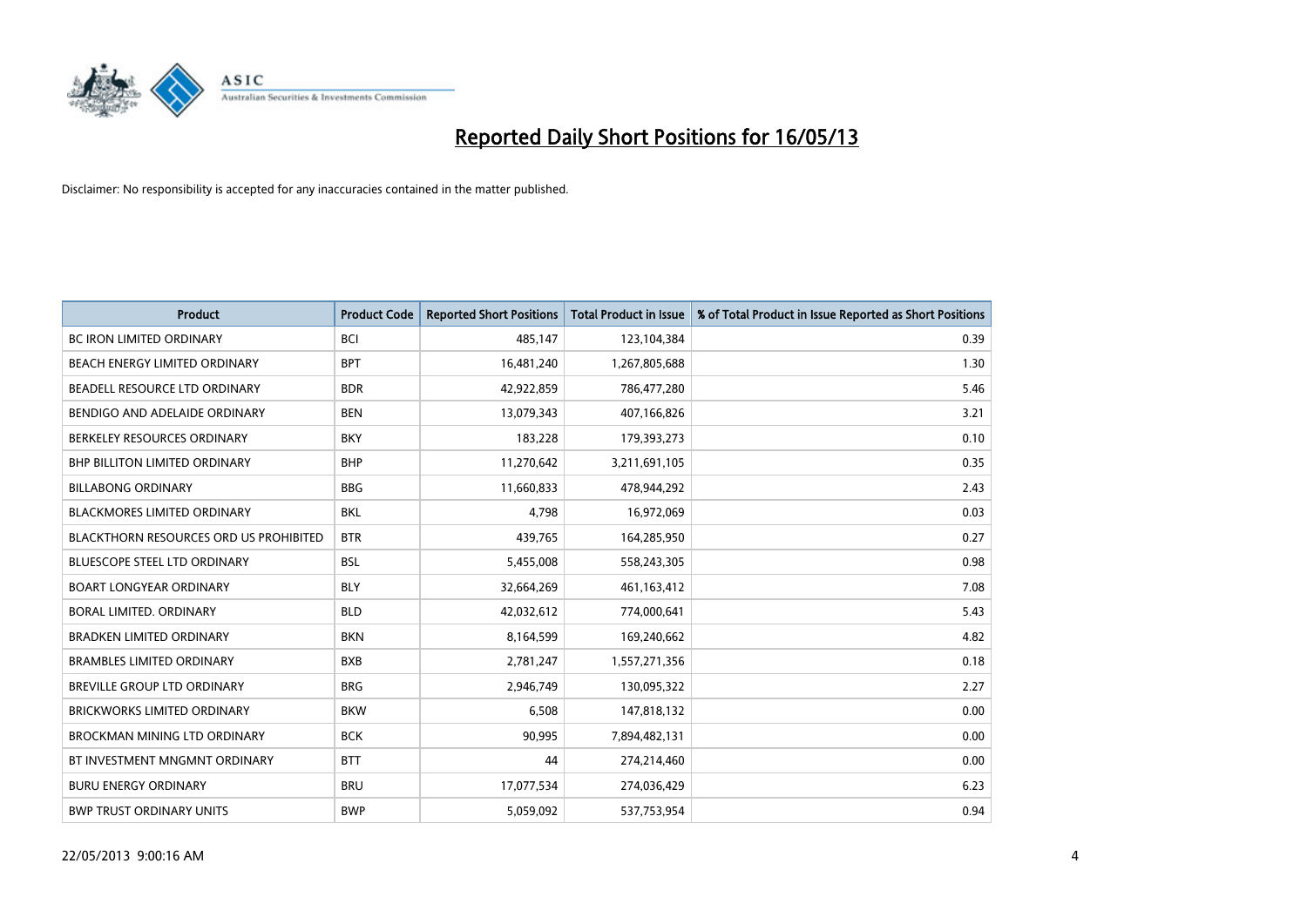

| <b>Product</b>                          | <b>Product Code</b> | <b>Reported Short Positions</b> | <b>Total Product in Issue</b> | % of Total Product in Issue Reported as Short Positions |
|-----------------------------------------|---------------------|---------------------------------|-------------------------------|---------------------------------------------------------|
| <b>CABCHARGE AUSTRALIA ORDINARY</b>     | CAB                 | 9,036,445                       | 120,430,683                   | 7.50                                                    |
| CALTEX AUSTRALIA ORDINARY               | <b>CTX</b>          | 3,649,436                       | 270,000,000                   | 1.35                                                    |
| CAPE LAMBERT RES LTD ORDINARY           | <b>CFE</b>          | 2,154,706                       | 687,283,792                   | 0.31                                                    |
| CARABELLA RES LTD ORDINARY              | <b>CLR</b>          | 100,000                         | 152,361,547                   | 0.07                                                    |
| <b>CARBON ENERGY ORDINARY</b>           | <b>CNX</b>          | 4,533                           | 782,684,355                   | 0.00                                                    |
| <b>CARDNO LIMITED ORDINARY</b>          | CDD                 | 7,704,279                       | 143,726,327                   | 5.36                                                    |
| CARNARVON PETROLEUM ORDINARY            | <b>CVN</b>          | 39,246                          | 934,109,501                   | 0.00                                                    |
| CARSALES.COM LTD ORDINARY               | <b>CRZ</b>          | 2,782,686                       | 236,113,495                   | 1.18                                                    |
| <b>CASH CONVERTERS ORDINARY</b>         | CCV                 | 1,050,292                       | 423,861,025                   | 0.25                                                    |
| CENTRAL PETROLEUM ORDINARY              | <b>CTP</b>          | 750,607                         | 1,440,078,845                 | 0.05                                                    |
| CERAMIC FUEL CELLS ORDINARY             | <b>CFU</b>          | 741,996                         | 1,591,941,620                 | 0.05                                                    |
| CFS RETAIL TRUST GRP STAPLED SECURITIES | <b>CFX</b>          | 56,327,987                      | 2,828,495,659                 | 1.99                                                    |
| CHALLENGER DIV.PRO. STAPLED UNITS       | <b>CDI</b>          | 41,032                          | 214,101,013                   | 0.02                                                    |
| <b>CHALLENGER LIMITED ORDINARY</b>      | <b>CGF</b>          | 2,121,563                       | 532,319,752                   | 0.40                                                    |
| CHANDLER MACLEOD LTD ORDINARY           | <b>CMG</b>          | 156,110                         | 469,679,390                   | 0.03                                                    |
| CHARTER HALL GROUP STAPLED US PROHIBIT. | <b>CHC</b>          | 721,663                         | 302,262,312                   | 0.24                                                    |
| <b>CHARTER HALL RETAIL UNITS</b>        | <b>COR</b>          | 3,297,712                       | 337,582,974                   | 0.98                                                    |
| <b>CHORUS LIMITED ORDINARY</b>          | <b>CNU</b>          | 172,978                         | 389,299,049                   | 0.04                                                    |
| CITIGOLD CORP LTD ORDINARY              | <b>CTO</b>          | 153,427                         | 1,352,907,765                 | 0.01                                                    |
| <b>CLOUGH LIMITED ORDINARY</b>          | <b>CLO</b>          | 2,879,621                       | 777,781,882                   | 0.37                                                    |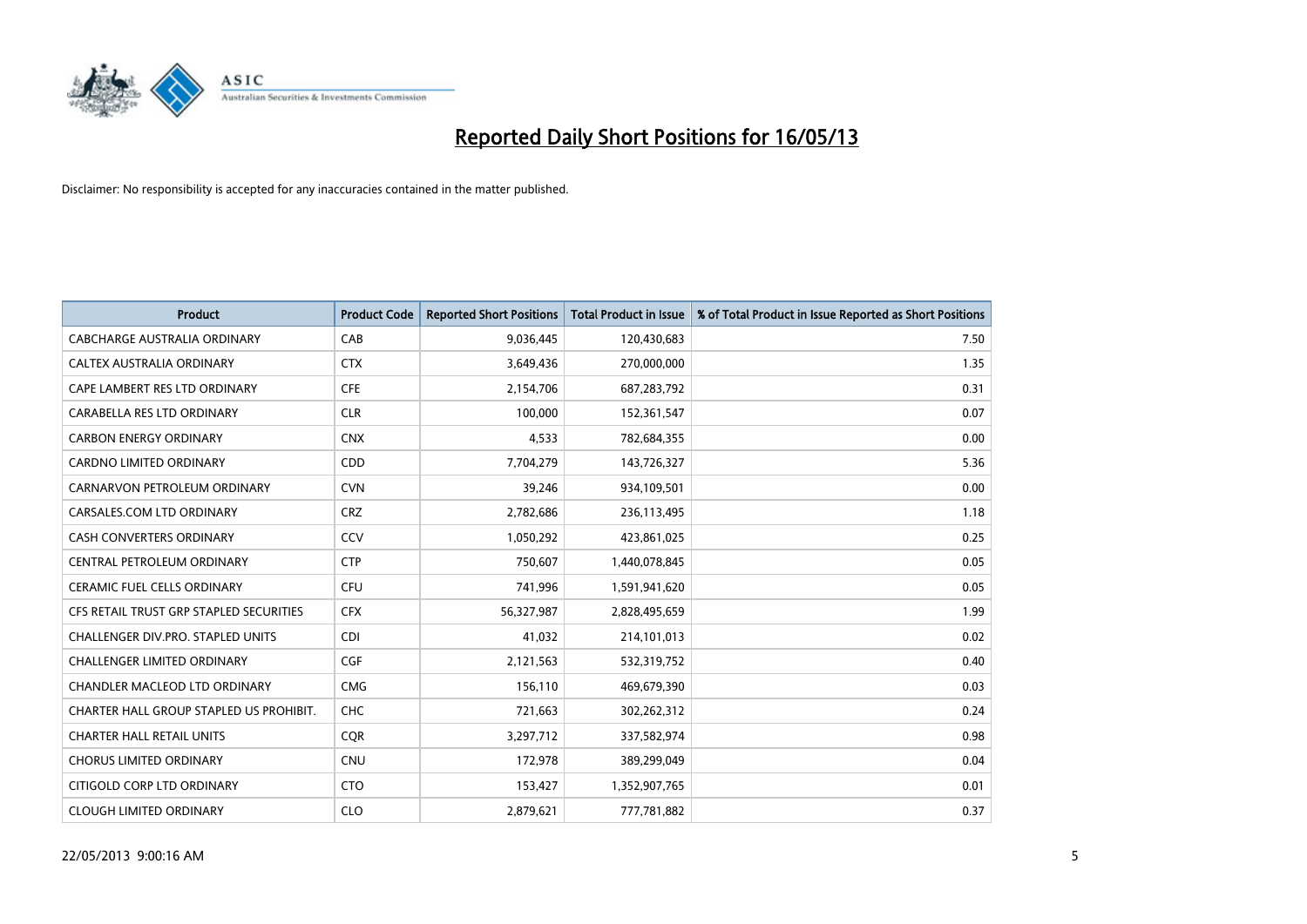

| <b>Product</b>                          | <b>Product Code</b> | <b>Reported Short Positions</b> | <b>Total Product in Issue</b> | % of Total Product in Issue Reported as Short Positions |
|-----------------------------------------|---------------------|---------------------------------|-------------------------------|---------------------------------------------------------|
| COAL OF AFRICA LTD ORDINARY             | <b>CZA</b>          | 326                             | 1,048,368,613                 | 0.00                                                    |
| <b>COALSPUR MINES LTD ORDINARY</b>      | <b>CPL</b>          | 16,419,896                      | 639,748,901                   | 2.57                                                    |
| COCA-COLA AMATIL ORDINARY               | <b>CCL</b>          | 3,739,697                       | 763,590,249                   | 0.49                                                    |
| COCHLEAR LIMITED ORDINARY               | <b>COH</b>          | 4,258,072                       | 57,040,932                    | 7.46                                                    |
| <b>COCKATOO COAL ORDINARY</b>           | <b>COK</b>          | 14,464,174                      | 1,016,746,908                 | 1.42                                                    |
| <b>CODAN LIMITED ORDINARY</b>           | <b>CDA</b>          | 265,797                         | 176,926,104                   | 0.15                                                    |
| <b>COFFEY INTERNATIONAL ORDINARY</b>    | <b>COF</b>          | 5.239                           | 255,833,165                   | 0.00                                                    |
| <b>COLLINS FOODS LTD ORDINARY</b>       | <b>CKF</b>          | 478,092                         | 93,000,003                    | 0.51                                                    |
| COMMONWEALTH BANK, ORDINARY             | <b>CBA</b>          | 8,498,578                       | 1,609,180,841                 | 0.53                                                    |
| <b>COMMONWEALTH PROP ORDINARY UNITS</b> | <b>CPA</b>          | 17,301,522                      | 2,347,003,413                 | 0.74                                                    |
| <b>COMPASS RESOURCES ORDINARY</b>       | <b>CMR</b>          | 7,472                           | 1,403,744,100                 | 0.00                                                    |
| <b>COMPUTERSHARE LTD ORDINARY</b>       | <b>CPU</b>          | 12,811,876                      | 556,203,079                   | 2.30                                                    |
| <b>COOPER ENERGY LTD ORDINARY</b>       | <b>COE</b>          | 59,912                          | 329,099,922                   | 0.02                                                    |
| <b>CORP TRAVEL LIMITED ORDINARY</b>     | <b>CTD</b>          | 147,691                         | 78,081,184                    | 0.19                                                    |
| <b>CREDIT CORP GROUP ORDINARY</b>       | <b>CCP</b>          | 4,857                           | 45,932,899                    | 0.01                                                    |
| <b>CROMWELL PROP STAPLED SECURITIES</b> | <b>CMW</b>          | 3,718,637                       | 1,460,982,142                 | 0.25                                                    |
| <b>CROWN LIMITED ORDINARY</b>           | <b>CWN</b>          | 3,124,608                       | 728,394,185                   | 0.43                                                    |
| <b>CSG LIMITED ORDINARY</b>             | CSV                 | 95,343                          | 278,155,477                   | 0.03                                                    |
| <b>CSL LIMITED ORDINARY</b>             | <b>CSL</b>          | 1,077,494                       | 493,718,865                   | 0.22                                                    |
| <b>CSR LIMITED ORDINARY</b>             | <b>CSR</b>          | 53,513,789                      | 506,000,315                   | 10.58                                                   |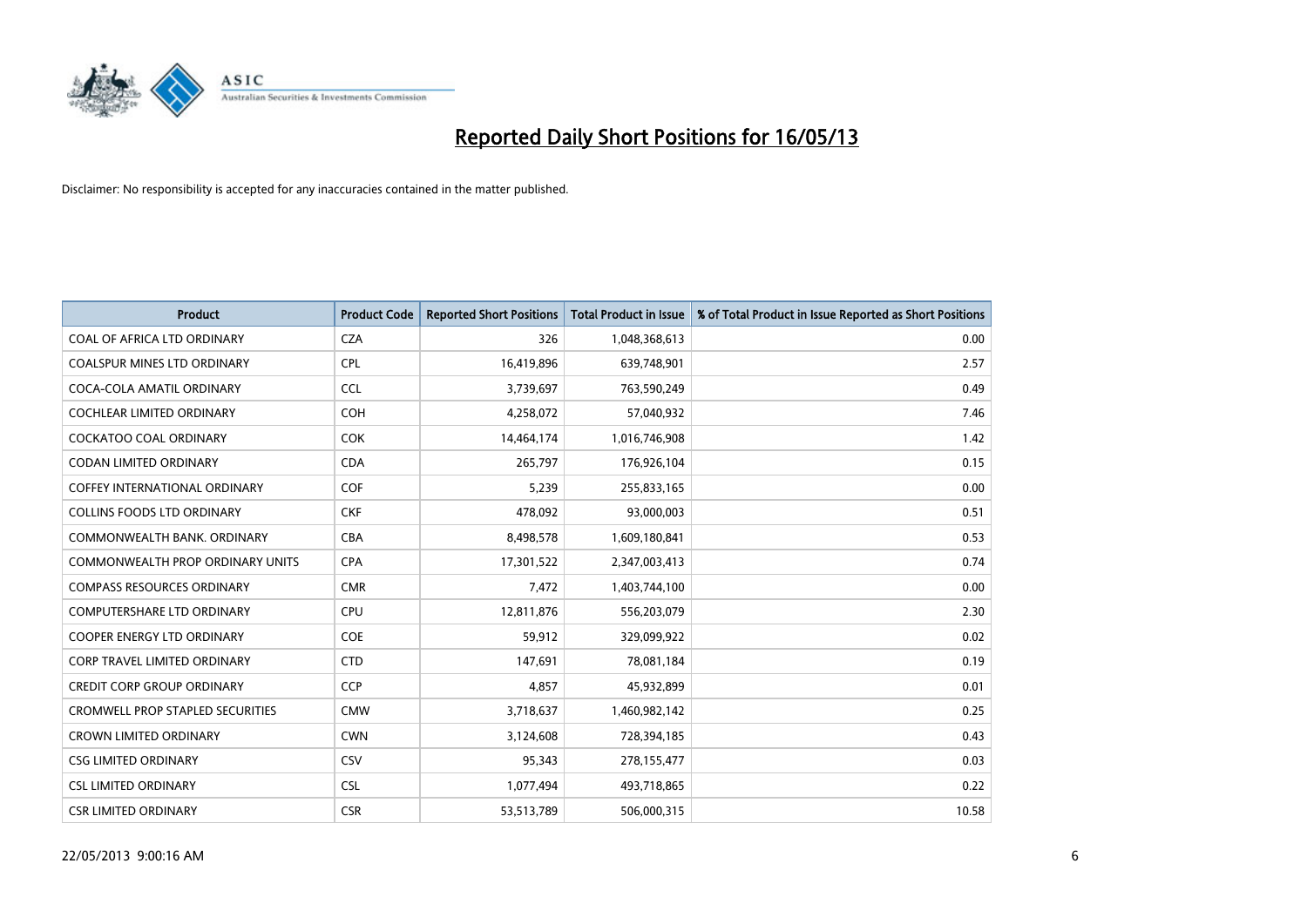

| <b>Product</b>                       | <b>Product Code</b> | <b>Reported Short Positions</b> | <b>Total Product in Issue</b> | % of Total Product in Issue Reported as Short Positions |
|--------------------------------------|---------------------|---------------------------------|-------------------------------|---------------------------------------------------------|
| <b>CUDECO LIMITED ORDINARY</b>       | CDU                 | 3,989,312                       | 199,877,294                   | 2.00                                                    |
| DART ENERGY LTD ORDINARY             | <b>DTE</b>          | 13,591,287                      | 878,988,226                   | 1.55                                                    |
| DATA#3 LIMITED ORDINARY              | <b>DTL</b>          | 116,044                         | 153,974,950                   | 0.08                                                    |
| DAVID JONES LIMITED ORDINARY         | <b>DJS</b>          | 59,969,918                      | 535,002,401                   | 11.21                                                   |
| <b>DECMIL GROUP LIMITED ORDINARY</b> | <b>DCG</b>          | 3,236,826                       | 168,203,219                   | 1.92                                                    |
| DEXUS PROPERTY GROUP STAPLED UNITS   | <b>DXS</b>          | 21,045,235                      | 4,839,024,176                 | 0.43                                                    |
| DISCOVERY METALS LTD ORDINARY        | <b>DML</b>          | 8,162,991                       | 486,986,451                   | 1.68                                                    |
| DOMINO PIZZA ENTERPR ORDINARY        | <b>DMP</b>          | 241,989                         | 70,192,674                    | 0.34                                                    |
| DORAY MINERALS LTD ORDINARY          | <b>DRM</b>          | 57,921                          | 141,866,768                   | 0.04                                                    |
| DOWNER EDI LIMITED ORDINARY          | <b>DOW</b>          | 3,240,951                       | 433,409,429                   | 0.75                                                    |
| DRILLSEARCH ENERGY ORDINARY          | <b>DLS</b>          | 18,331,030                      | 427,353,371                   | 4.29                                                    |
| DUET GROUP STAPLED US PROHIBIT.      | <b>DUE</b>          | 33,199,777                      | 1,169,314,842                 | 2.84                                                    |
| DULUXGROUP LIMITED ORDINARY          | <b>DLX</b>          | 9,689,092                       | 374,507,181                   | 2.59                                                    |
| <b>DWS LTD ORDINARY</b>              | <b>DWS</b>          | 392,045                         | 132,362,763                   | 0.30                                                    |
| ECHO ENTERTAINMENT ORDINARY          | EGP                 | 5,071,998                       | 825,672,730                   | 0.61                                                    |
| ELDERS LIMITED ORDINARY              | <b>ELD</b>          | 16,584,434                      | 448,598,480                   | 3.70                                                    |
| ELEMENTAL MINERALS ORDINARY          | <b>ELM</b>          | 33,456                          | 288,587,228                   | 0.01                                                    |
| ELEMENTOS LIMITED ORDINARY           | <b>ELT</b>          | 16                              | 154,349,209                   | 0.00                                                    |
| <b>EMECO HOLDINGS ORDINARY</b>       | <b>EHL</b>          | 15,982,583                      | 599,675,707                   | 2.67                                                    |
| <b>ENDEAVOUR MIN CORP CDI 1:1</b>    | <b>EVR</b>          | 292,595                         | 125,053,398                   | 0.23                                                    |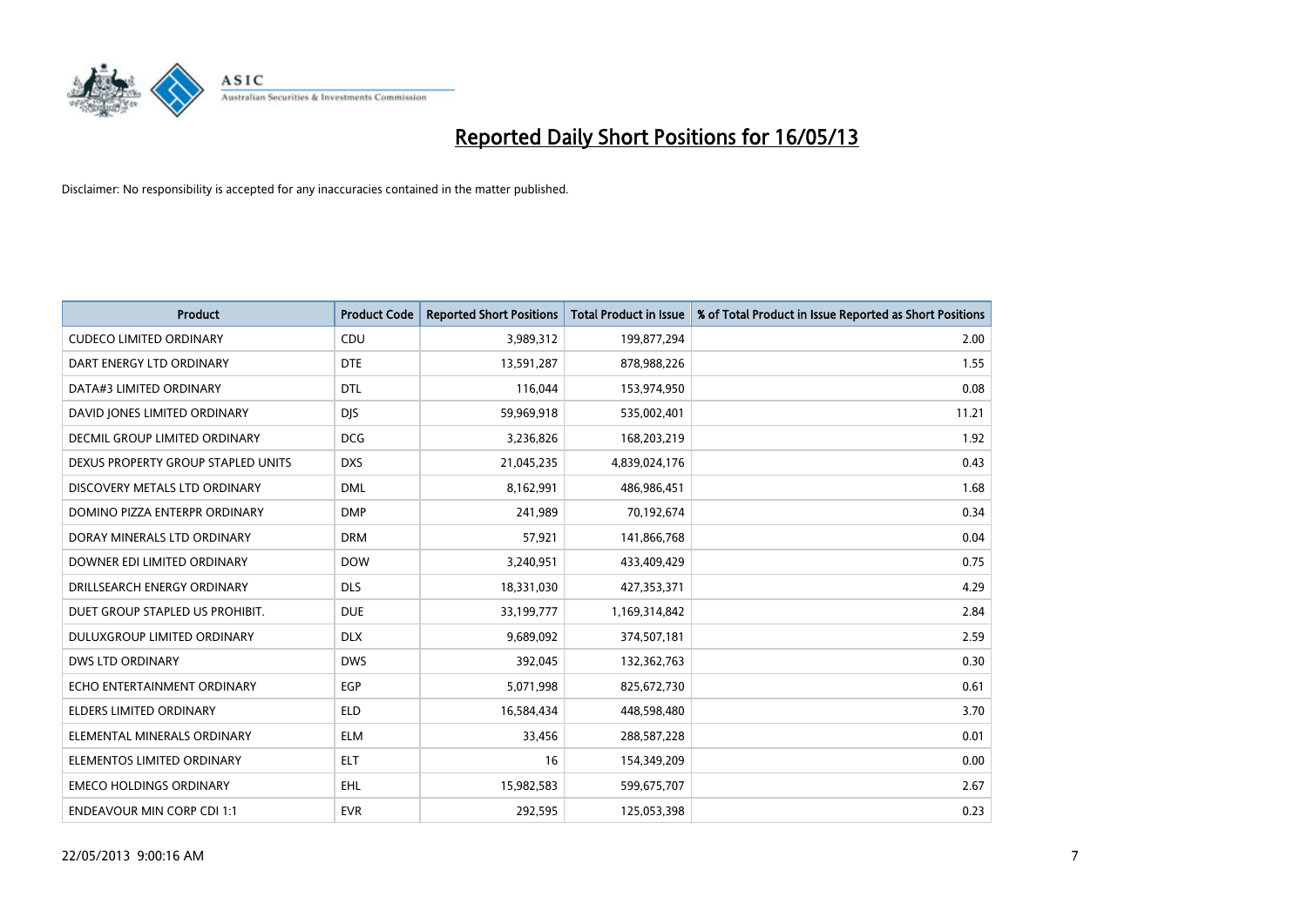

| <b>Product</b>                         | <b>Product Code</b> | <b>Reported Short Positions</b> | <b>Total Product in Issue</b> | % of Total Product in Issue Reported as Short Positions |
|----------------------------------------|---------------------|---------------------------------|-------------------------------|---------------------------------------------------------|
| <b>ENERGY RESOURCES ORDINARY 'A'</b>   | <b>ERA</b>          | 10,574,884                      | 517,725,062                   | 2.04                                                    |
| <b>ENERGY WORLD CORPOR, ORDINARY</b>   | <b>EWC</b>          | 20,877,251                      | 1,734,166,672                 | 1.20                                                    |
| <b>ENVESTRA LIMITED ORDINARY</b>       | <b>ENV</b>          | 3,189,138                       | 1,764,283,571                 | 0.18                                                    |
| EQUATORIAL RES LTD ORDINARY            | <b>EQX</b>          | 4,976                           | 119,835,353                   | 0.00                                                    |
| ERM POWER LIMITED ORDINARY             | EPW                 | 940                             | 176,691,485                   | 0.00                                                    |
| EVOLUTION MINING LTD ORDINARY          | <b>EVN</b>          | 22,092,373                      | 708,092,989                   | 3.12                                                    |
| FAIRFAX MEDIA LTD ORDINARY             | <b>FXI</b>          | 399,791,475                     | 2,351,955,725                 | 17.00                                                   |
| <b>FANTASTIC HOLDINGS ORDINARY</b>     | <b>FAN</b>          | 22,122                          | 102,739,538                   | 0.02                                                    |
| <b>FAR LTD ORDINARY</b>                | <b>FAR</b>          | 22,121,932                      | 2,499,846,742                 | 0.88                                                    |
| FEDERATION CNTRES ORD/UNIT STAPLED SEC | <b>FDC</b>          | 4,890,845                       | 1,427,641,565                 | 0.34                                                    |
| FKP PROPERTY GROUP STAPLED SECURITIES  | <b>FKP</b>          | 7,601,958                       | 321,578,705                   | 2.36                                                    |
| FLEETWOOD CORP ORDINARY                | <b>FWD</b>          | 3,482,821                       | 60,518,944                    | 5.75                                                    |
| FLETCHER BUILDING ORDINARY             | <b>FBU</b>          | 3,849,723                       | 686,096,427                   | 0.56                                                    |
| <b>FLEXIGROUP LIMITED ORDINARY</b>     | <b>FXL</b>          | 180.035                         | 299,147,864                   | 0.06                                                    |
| <b>FLIGHT CENTRE ORDINARY</b>          | FLT.                | 11,173,604                      | 100,418,807                   | 11.13                                                   |
| FLINDERS MINES LTD ORDINARY            | <b>FMS</b>          | 2,813,927                       | 1,821,300,404                 | 0.15                                                    |
| <b>FOCUS MINERALS LTD ORDINARY</b>     | <b>FML</b>          | 34,930,236                      | 9,137,375,877                 | 0.38                                                    |
| FONTERRA SHARE FUND ORDINARY UNITS     | <b>FSF</b>          | 394                             | 98,684,633                    | 0.00                                                    |
| <b>FORGE GROUP LIMITED ORDINARY</b>    | FGE                 | 955,689                         | 86,169,014                    | 1.11                                                    |
| <b>FORTESCUE METALS GRP ORDINARY</b>   | <b>FMG</b>          | 162,545,256                     | 3,113,798,659                 | 5.22                                                    |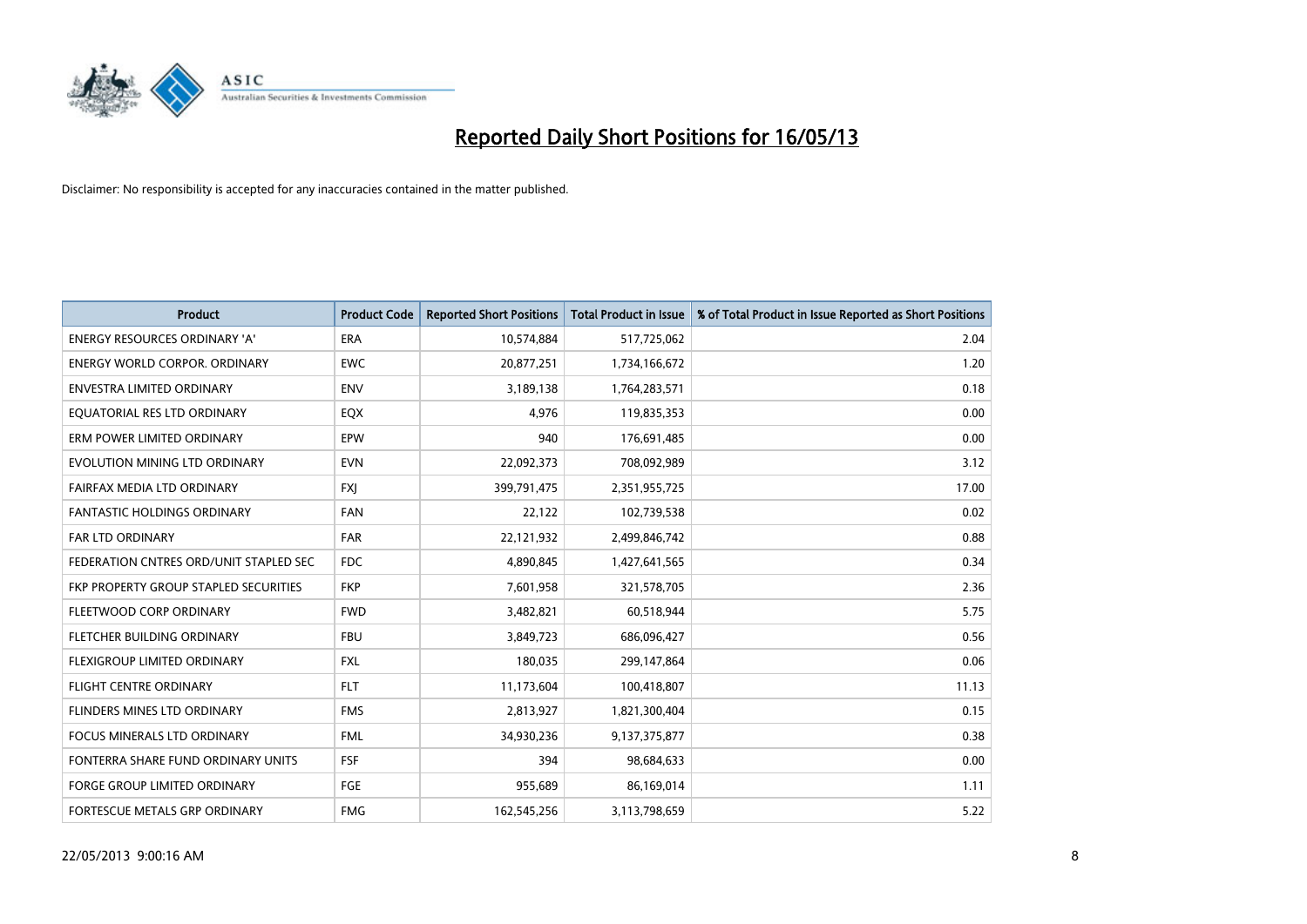

| <b>Product</b>                            | <b>Product Code</b> | <b>Reported Short Positions</b> | <b>Total Product in Issue</b> | % of Total Product in Issue Reported as Short Positions |
|-------------------------------------------|---------------------|---------------------------------|-------------------------------|---------------------------------------------------------|
| <b>G.U.D. HOLDINGS ORDINARY</b>           | <b>GUD</b>          | 5,277,823                       | 71,341,319                    | 7.40                                                    |
| <b>G8 EDUCATION LIMITED ORDINARY</b>      | <b>GEM</b>          | 778,613                         | 272,151,612                   | 0.29                                                    |
| <b>GALAXY RESOURCES ORDINARY</b>          | <b>GXY</b>          | 3,851,130                       | 584,355,501                   | 0.66                                                    |
| <b>GEODYNAMICS LIMITED ORDINARY</b>       | GDY                 | 850                             | 406,452,608                   | 0.00                                                    |
| <b>GINDALBIE METALS LTD ORDINARY</b>      | <b>GBG</b>          | 39,913,417                      | 1,492,154,301                 | 2.67                                                    |
| <b>GOODMAN FIELDER, ORDINARY</b>          | GFF                 | 38,665,199                      | 1,955,559,207                 | 1.98                                                    |
| <b>GOODMAN GROUP STAPLED</b>              | <b>GMG</b>          | 5,902,620                       | 1,713,233,947                 | 0.34                                                    |
| <b>GPT GROUP STAPLED SEC.</b>             | <b>GPT</b>          | 6,661,766                       | 1,768,731,729                 | 0.38                                                    |
| <b>GRAINCORP LIMITED A CLASS ORDINARY</b> | <b>GNC</b>          | 1,955,387                       | 228,855,628                   | 0.85                                                    |
| <b>GRANGE RESOURCES, ORDINARY</b>         | <b>GRR</b>          | 5,243,304                       | 1,156,492,195                 | 0.45                                                    |
| <b>GREENLAND MIN EN LTD ORDINARY</b>      | GGG                 | 5,751,530                       | 571,975,263                   | 1.01                                                    |
| <b>GRYPHON MINERALS LTD ORDINARY</b>      | GRY                 | 15,189,186                      | 400,464,983                   | 3.79                                                    |
| <b>GUILDFORD COAL LTD ORDINARY</b>        | <b>GUF</b>          | 1,861,285                       | 635,046,899                   | 0.29                                                    |
| <b>GUNNS LIMITED ORDINARY</b>             | <b>GNS</b>          | 51,772,667                      | 848,401,559                   | 6.10                                                    |
| <b>GWA GROUP LTD ORDINARY</b>             | <b>GWA</b>          | 10,942,144                      | 306,533,770                   | 3.57                                                    |
| HARVEY NORMAN ORDINARY                    | <b>HVN</b>          | 83,992,173                      | 1,062,316,784                 | 7.91                                                    |
| HASTIE GROUP LIMITED ORDINARY             | <b>HST</b>          | 210,891                         | 137,353,504                   | 0.15                                                    |
| <b>HENDERSON GROUP CDI 1:1</b>            | <b>HGG</b>          | 338,374                         | 749,697,955                   | 0.05                                                    |
| HFA HOLDINGS LIMITED ORDINARY             | <b>HFA</b>          | 3,809                           | 117,332,831                   | 0.00                                                    |
| HILLGROVE RES LTD ORDINARY                | <b>HGO</b>          | 1,734,834                       | 1,022,760,221                 | 0.17                                                    |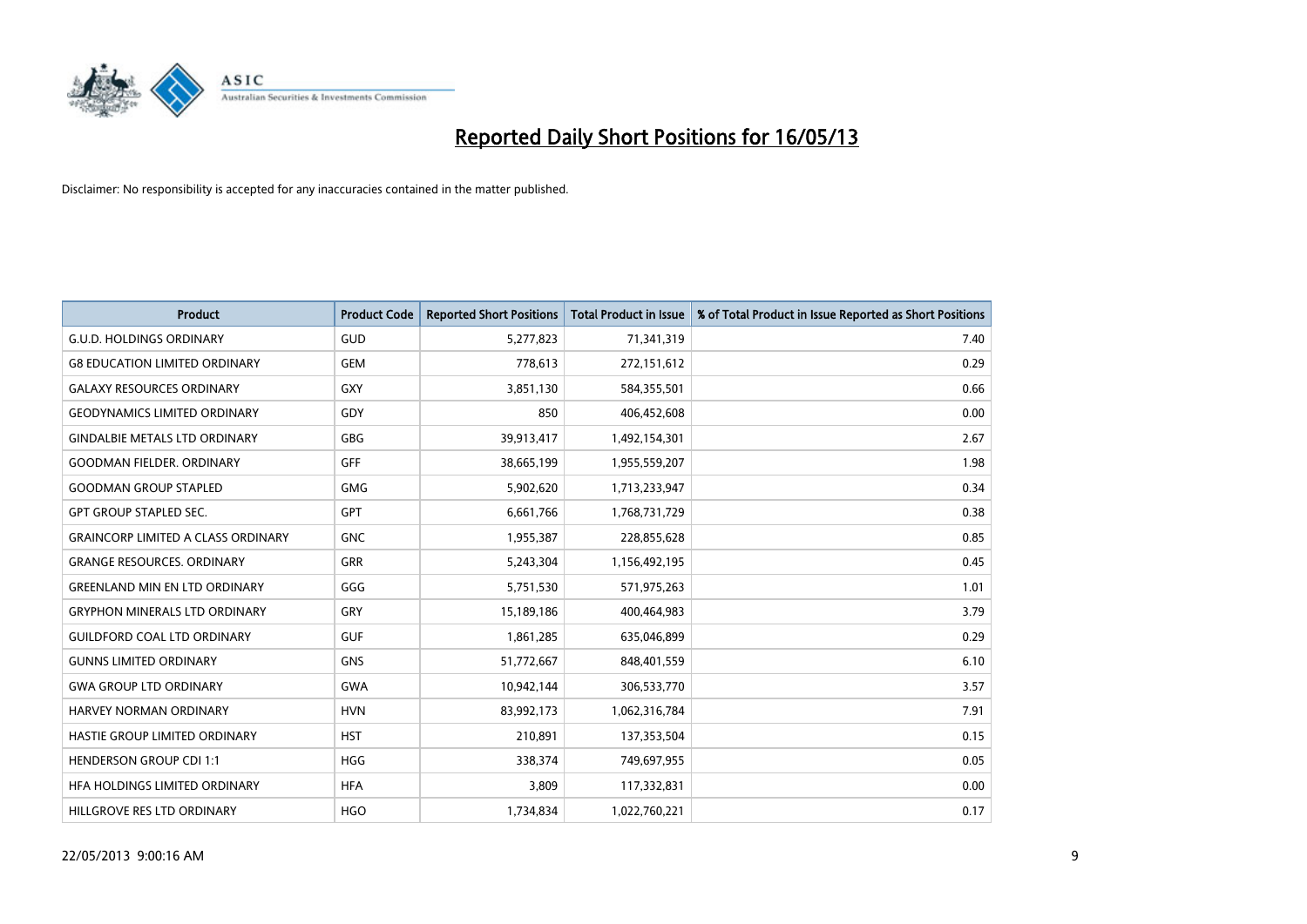

| <b>Product</b>                                | <b>Product Code</b> | <b>Reported Short Positions</b> | <b>Total Product in Issue</b> | % of Total Product in Issue Reported as Short Positions |
|-----------------------------------------------|---------------------|---------------------------------|-------------------------------|---------------------------------------------------------|
| HILLS HOLDINGS LTD ORDINARY                   | <b>HIL</b>          | 750,317                         | 246,500,444                   | 0.30                                                    |
| HORIZON OIL LIMITED ORDINARY                  | <b>HZN</b>          | 63,583,299                      | 1,135,266,515                 | 5.60                                                    |
| <b>ICON ENERGY LIMITED ORDINARY</b>           | <b>ICN</b>          | 72                              | 533,391,210                   | 0.00                                                    |
| <b>IINET LIMITED ORDINARY</b>                 | <b>IIN</b>          | 1,510,550                       | 161,238,847                   | 0.94                                                    |
| <b>ILUKA RESOURCES ORDINARY</b>               | ILU                 | 57,330,310                      | 418,700,517                   | 13.69                                                   |
| <b>IMDEX LIMITED ORDINARY</b>                 | <b>IMD</b>          | 6,164,291                       | 210,473,188                   | 2.93                                                    |
| IMF (AUSTRALIA) LTD ORDINARY                  | <b>IMF</b>          | 1,081,382                       | 123,201,716                   | 0.88                                                    |
| <b>INCITEC PIVOT ORDINARY</b>                 | IPL                 | 24,397,365                      | 1,628,730,107                 | 1.50                                                    |
| INDEPENDENCE GROUP ORDINARY                   | <b>IGO</b>          | 5,340,639                       | 232,882,535                   | 2.29                                                    |
| <b>INDOPHIL RESOURCES ORDINARY</b>            | <b>IRN</b>          | 1,124,359                       | 1,203,146,194                 | 0.09                                                    |
| <b>INFIGEN ENERGY STAPLED SECURITIES</b>      | <b>IFN</b>          | 3,281,349                       | 762,265,972                   | 0.43                                                    |
| <b>INSURANCE AUSTRALIA ORDINARY</b>           | IAG                 | 3,272,279                       | 2,079,034,021                 | 0.16                                                    |
| <b>INTEGRATED RESEARCH ORDINARY</b>           | IRI                 | 37,184                          | 168,359,453                   | 0.02                                                    |
| <b>INTREPID MINES ORDINARY</b>                | <b>IAU</b>          | 20,225,513                      | 555,792,572                   | 3.64                                                    |
| <b>INVESTA OFFICE FUND STAPLED SECURITIES</b> | <b>IOF</b>          | 1,419,046                       | 614,047,458                   | 0.23                                                    |
| <b>INVOCARE LIMITED ORDINARY</b>              | <b>IVC</b>          | 1,347,721                       | 110,030,298                   | 1.22                                                    |
| ION LIMITED ORDINARY                          | <b>ION</b>          | 164,453                         | 256,365,105                   | 0.06                                                    |
| <b>IOOF HOLDINGS LTD ORDINARY</b>             | IFL.                | 2,410,586                       | 232,118,034                   | 1.04                                                    |
| <b>IRESS LIMITED ORDINARY</b>                 | <b>IRE</b>          | 2,338,656                       | 128,620,231                   | 1.82                                                    |
| <b>IRON ORE HOLDINGS ORDINARY</b>             | <b>IOH</b>          | 16.649                          | 161,174,005                   | 0.01                                                    |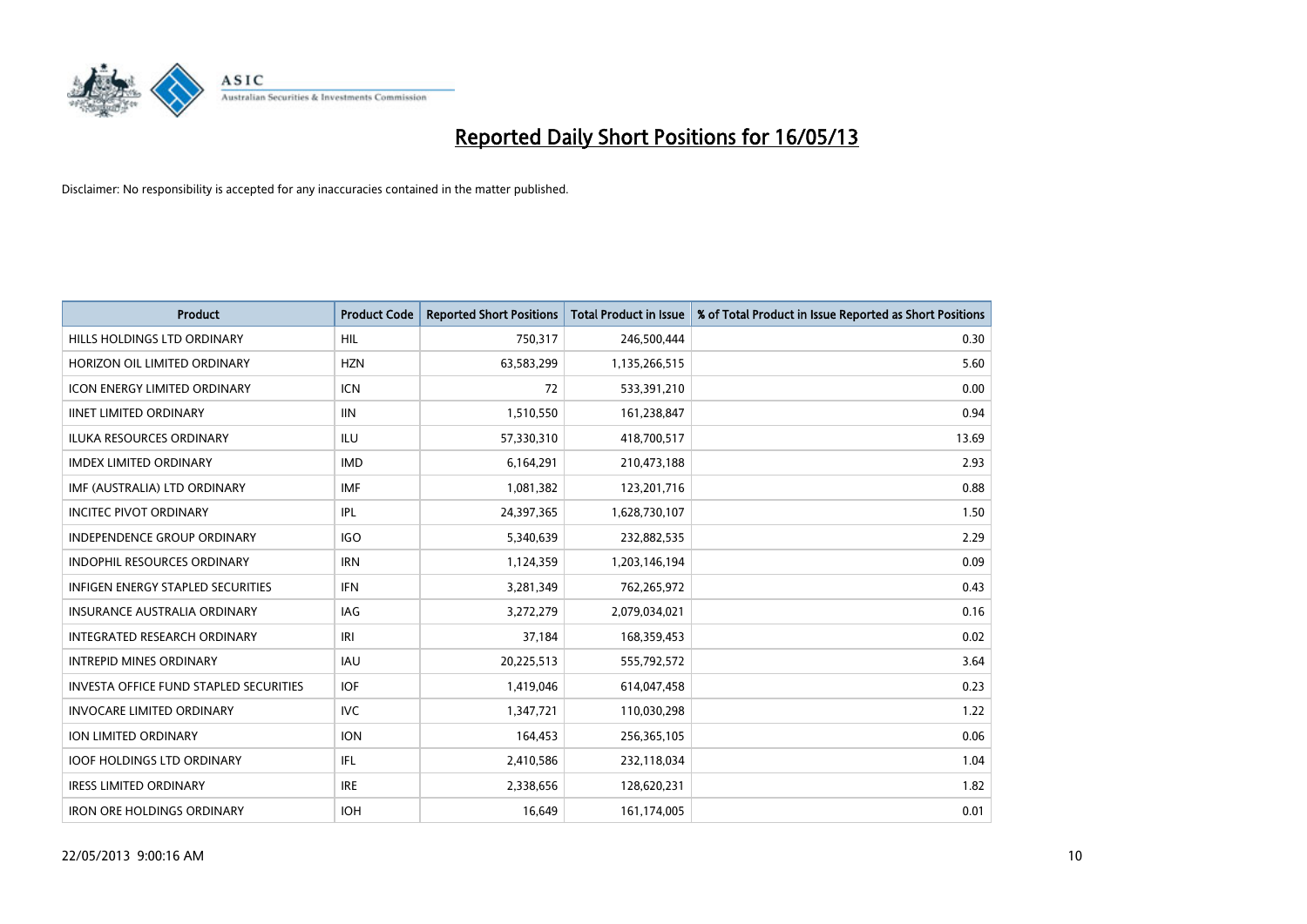

| <b>Product</b>                           | <b>Product Code</b> | <b>Reported Short Positions</b> | <b>Total Product in Issue</b> | % of Total Product in Issue Reported as Short Positions |
|------------------------------------------|---------------------|---------------------------------|-------------------------------|---------------------------------------------------------|
| ISHARES GLOBAL 100 CDI 1:1               | 100                 | 22,725                          | 10,600,000                    | 0.21                                                    |
| IVANHOE AUSTRALIA ORDINARY               | <b>IVA</b>          | 2,386,372                       | 725,494,382                   | 0.33                                                    |
| JAMES HARDIE INDUST CHESS DEPOSITARY INT | <b>IHX</b>          | 6,180,736                       | 441,654,684                   | 1.40                                                    |
| <b>JB HI-FI LIMITED ORDINARY</b>         | <b>IBH</b>          | 17,473,346                      | 98,947,309                    | 17.66                                                   |
| <b>IUMBO INTERACTIVE ORDINARY</b>        | <b>JIN</b>          | 30,547                          | 43,552,560                    | 0.07                                                    |
| <b>JUPITER MINES ORDINARY</b>            | <b>IMS</b>          | 1,012,628                       | 2,281,835,383                 | 0.04                                                    |
| <b>KAGARA LTD ORDINARY</b>               | KZL                 | 3,391,221                       | 798,953,117                   | 0.42                                                    |
| KAROON GAS AUSTRALIA ORDINARY            | <b>KAR</b>          | 2,717,228                       | 221,420,769                   | 1.23                                                    |
| KATHMANDU HOLD LTD ORDINARY              | <b>KMD</b>          | 38,620                          | 200,215,894                   | 0.02                                                    |
| <b>KBL MINING LIMITED ORDINARY</b>       | <b>KBL</b>          | 1,820                           | 293,535,629                   | 0.00                                                    |
| KIDMAN RESOURCES LTD ORDINARY            | <b>KDR</b>          | 48,102                          | 85,525,328                    | 0.06                                                    |
| KINGSGATE CONSOLID, ORDINARY             | <b>KCN</b>          | 9,496,636                       | 152,191,905                   | 6.24                                                    |
| KINGSROSE MINING LTD ORDINARY            | <b>KRM</b>          | 773,079                         | 291,959,871                   | 0.26                                                    |
| LEIGHTON HOLDINGS ORDINARY               | LEI                 | 9,024,701                       | 337,230,813                   | 2.68                                                    |
| LEND LEASE GROUP UNIT/ORD STAPLED        | <b>LLC</b>          | 6,020,410                       | 575,508,314                   | 1.05                                                    |
| LINC ENERGY LTD ORDINARY                 | <b>LNC</b>          | 15,052,385                      | 520,765,276                   | 2.89                                                    |
| LION SELECTION GRP ORDINARY              | <b>LSX</b>          | 36                              | 88,033,228                    | 0.00                                                    |
| LOGICAMMS LIMITED ORDINARY               | <b>LCM</b>          | 509                             | 67,803,954                    | 0.00                                                    |
| LYCOPODIUM LIMITED ORDINARY              | LYL                 | 4,225                           | 38,955,103                    | 0.01                                                    |
| LYNAS CORPORATION ORDINARY               | <b>LYC</b>          | 197,743,605                     | 1,960,801,292                 | 10.08                                                   |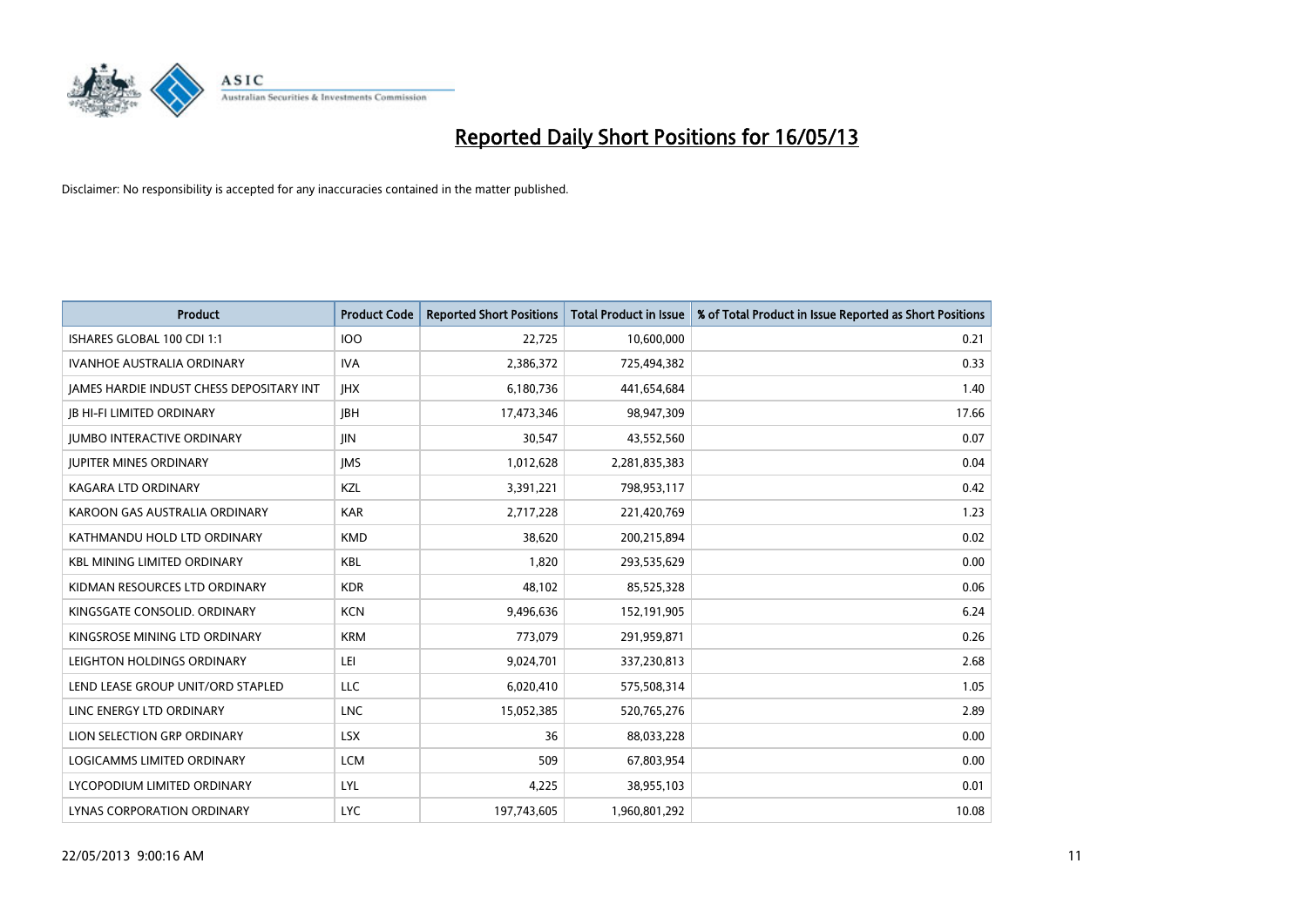

| <b>Product</b>                        | <b>Product Code</b> | <b>Reported Short Positions</b> | <b>Total Product in Issue</b> | % of Total Product in Issue Reported as Short Positions |
|---------------------------------------|---------------------|---------------------------------|-------------------------------|---------------------------------------------------------|
| M2 TELECOMMUNICATION ORDINARY         | <b>MTU</b>          | 5,778,726                       | 178,320,592                   | 3.24                                                    |
| <b>MACMAHON HOLDINGS ORDINARY</b>     | <b>MAH</b>          | 9,012,923                       | 1,261,699,966                 | 0.71                                                    |
| MACO ATLAS ROADS GRP ORDINARY STAPLED | <b>MOA</b>          | 23,983,650                      | 478,531,436                   | 5.01                                                    |
| MACQUARIE GROUP LTD ORDINARY          | MQG                 | 2,140,582                       | 339,506,578                   | 0.63                                                    |
| MAGELLAN FIN GRP LTD ORDINARY         | <b>MFG</b>          | 498,726                         | 152,782,876                   | 0.33                                                    |
| <b>MATRIX C &amp; E LTD ORDINARY</b>  | <b>MCE</b>          | 3,553,032                       | 94,555,428                    | 3.76                                                    |
| <b>MAVERICK DRILLING ORDINARY</b>     | <b>MAD</b>          | 12,832,449                      | 452,726,751                   | 2.83                                                    |
| MCMILLAN SHAKESPEARE ORDINARY         | <b>MMS</b>          | 764,981                         | 74,523,965                    | 1.03                                                    |
| <b>MCPHERSON'S LTD ORDINARY</b>       | <b>MCP</b>          | 2,602                           | 89,294,198                    | 0.00                                                    |
| MEDUSA MINING LTD ORDINARY            | <b>MML</b>          | 2,815,087                       | 188,903,911                   | 1.49                                                    |
| MEO AUSTRALIA LTD ORDINARY            | <b>MEO</b>          | 242,461                         | 627,264,587                   | 0.04                                                    |
| <b>MERMAID MARINE ORDINARY</b>        | <b>MRM</b>          | 725,874                         | 228,166,230                   | 0.32                                                    |
| MESOBLAST LIMITED ORDINARY            | <b>MSB</b>          | 17,529,663                      | 315,423,901                   | 5.56                                                    |
| METALS X LIMITED ORDINARY             | <b>MLX</b>          | 77,960                          | 1,651,766,110                 | 0.00                                                    |
| METCASH LIMITED ORDINARY              | <b>MTS</b>          | 74,697,869                      | 880,704,786                   | 8.48                                                    |
| MICLYN EXP OFFSHR ORDINARY            | <b>MIO</b>          | 563,585                         | 281,536,912                   | 0.20                                                    |
| MIGHTY RIVER POWER ORDINARY           | <b>MYT</b>          | 1,780,417                       | 1,400,000,094                 | 0.13                                                    |
| MILTON CORPORATION ORDINARY           | <b>MLT</b>          | 12,800                          | 122,147,119                   | 0.01                                                    |
| MINCOR RESOURCES NL ORDINARY          | <b>MCR</b>          | 2,837,481                       | 188,208,274                   | 1.51                                                    |
| MINERAL DEPOSITS ORDINARY             | <b>MDL</b>          | 2,679,943                       | 83,538,786                    | 3.21                                                    |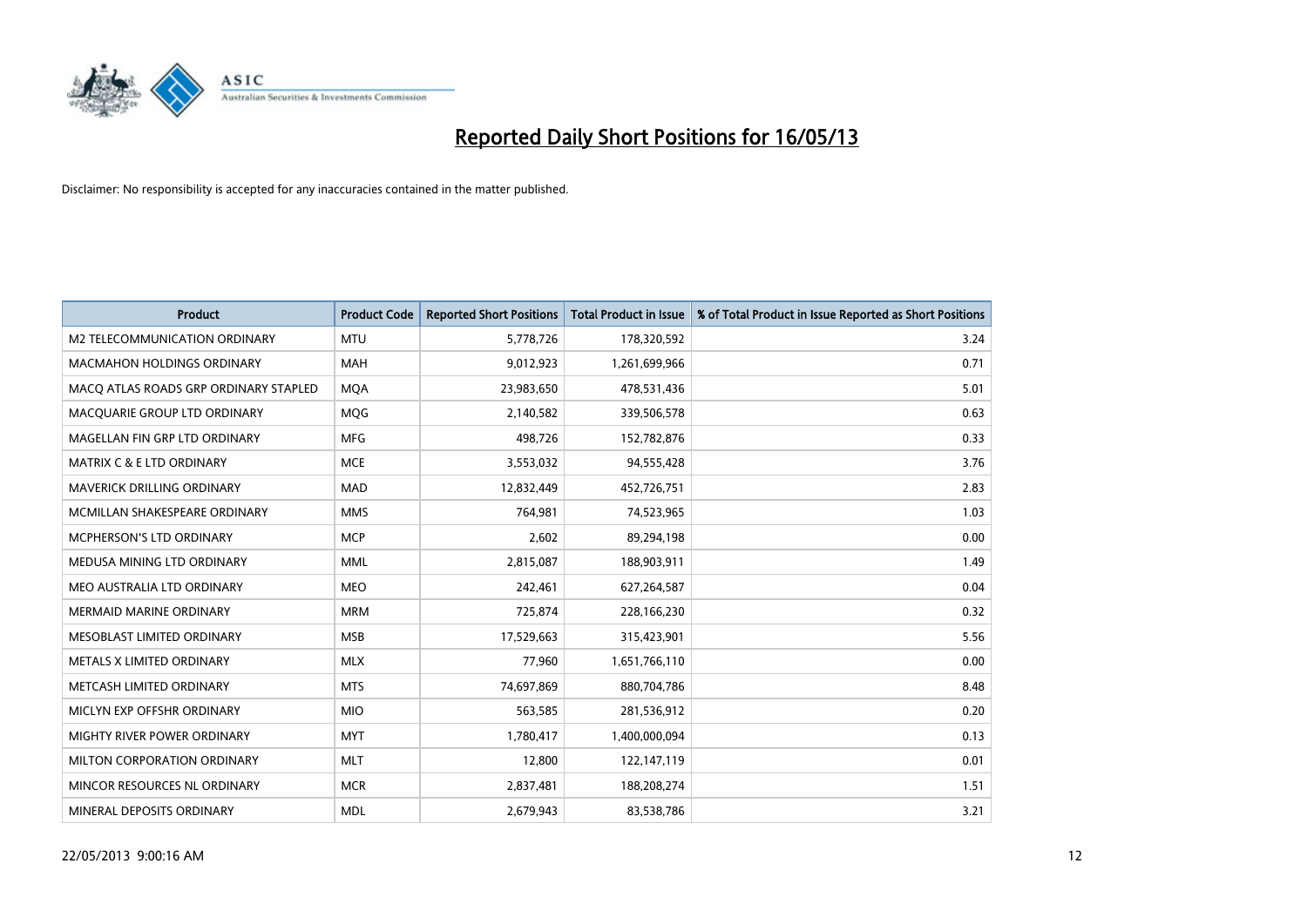

| <b>Product</b>                       | <b>Product Code</b> | <b>Reported Short Positions</b> | <b>Total Product in Issue</b> | % of Total Product in Issue Reported as Short Positions |
|--------------------------------------|---------------------|---------------------------------|-------------------------------|---------------------------------------------------------|
| MINERAL RESOURCES, ORDINARY          | <b>MIN</b>          | 4,079,641                       | 185,957,992                   | 2.19                                                    |
| MIRABELA NICKEL LTD ORDINARY         | <b>MBN</b>          | 25,385,083                      | 876,765,094                   | 2.90                                                    |
| MIRVAC GROUP STAPLED SECURITIES      | <b>MGR</b>          | 17,183,229                      | 3,426,028,367                 | 0.50                                                    |
| MOLOPO ENERGY LTD ORDINARY           | <b>MPO</b>          | 1,212,990                       | 246,371,894                   | 0.49                                                    |
| <b>MONADELPHOUS GROUP ORDINARY</b>   | <b>MND</b>          | 10,713,274                      | 90,940,258                    | 11.78                                                   |
| MORTGAGE CHOICE LTD ORDINARY         | <b>MOC</b>          | 1,495,249                       | 123,431,282                   | 1.21                                                    |
| <b>MOUNT GIBSON IRON ORDINARY</b>    | <b>MGX</b>          | 15,741,802                      | 1,090,584,232                 | 1.44                                                    |
| MULTIPLEX SITES SITES                | <b>MXUPA</b>        | 907                             | 4,500,000                     | 0.02                                                    |
| <b>MURCHISON METALS LTD ORDINARY</b> | <b>MMX</b>          | 3,677,625                       | 450,497,346                   | 0.82                                                    |
| <b>MYER HOLDINGS LTD ORDINARY</b>    | <b>MYR</b>          | 85,301,057                      | 583,594,551                   | 14.62                                                   |
| MYSTATE LIMITED ORDINARY             | <b>MYS</b>          | 10,605                          | 87,153,047                    | 0.01                                                    |
| NATIONAL AUST, BANK ORDINARY         | <b>NAB</b>          | 7,074,908                       | 2,342,421,436                 | 0.30                                                    |
| NAVITAS LIMITED ORDINARY             | <b>NVT</b>          | 14,407,034                      | 375,367,918                   | 3.84                                                    |
| NEON ENERGY LIMITED ORDINARY         | <b>NEN</b>          | 84,671                          | 549,937,848                   | 0.02                                                    |
| NEW HOPE CORPORATION ORDINARY        | <b>NHC</b>          | 2,463,618                       | 830,563,352                   | 0.30                                                    |
| NEW STANDARD ENERGY ORDINARY         | <b>NSE</b>          | 437,448                         | 305,331,847                   | 0.14                                                    |
| NEWCREST MINING ORDINARY             | <b>NCM</b>          | 6,337,264                       | 766,510,971                   | 0.83                                                    |
| NEWS CORP A NON-VOTING CDI           | <b>NWSLV</b>        | 2,412,689                       | 1,516,417,656                 | 0.16                                                    |
| NEWS CORP B VOTING CDI               | <b>NWS</b>          | 1,057,493                       | 798,520,953                   | 0.13                                                    |
| NEXTDC LIMITED ORDINARY              | <b>NXT</b>          | 5,277,852                       | 173,102,288                   | 3.05                                                    |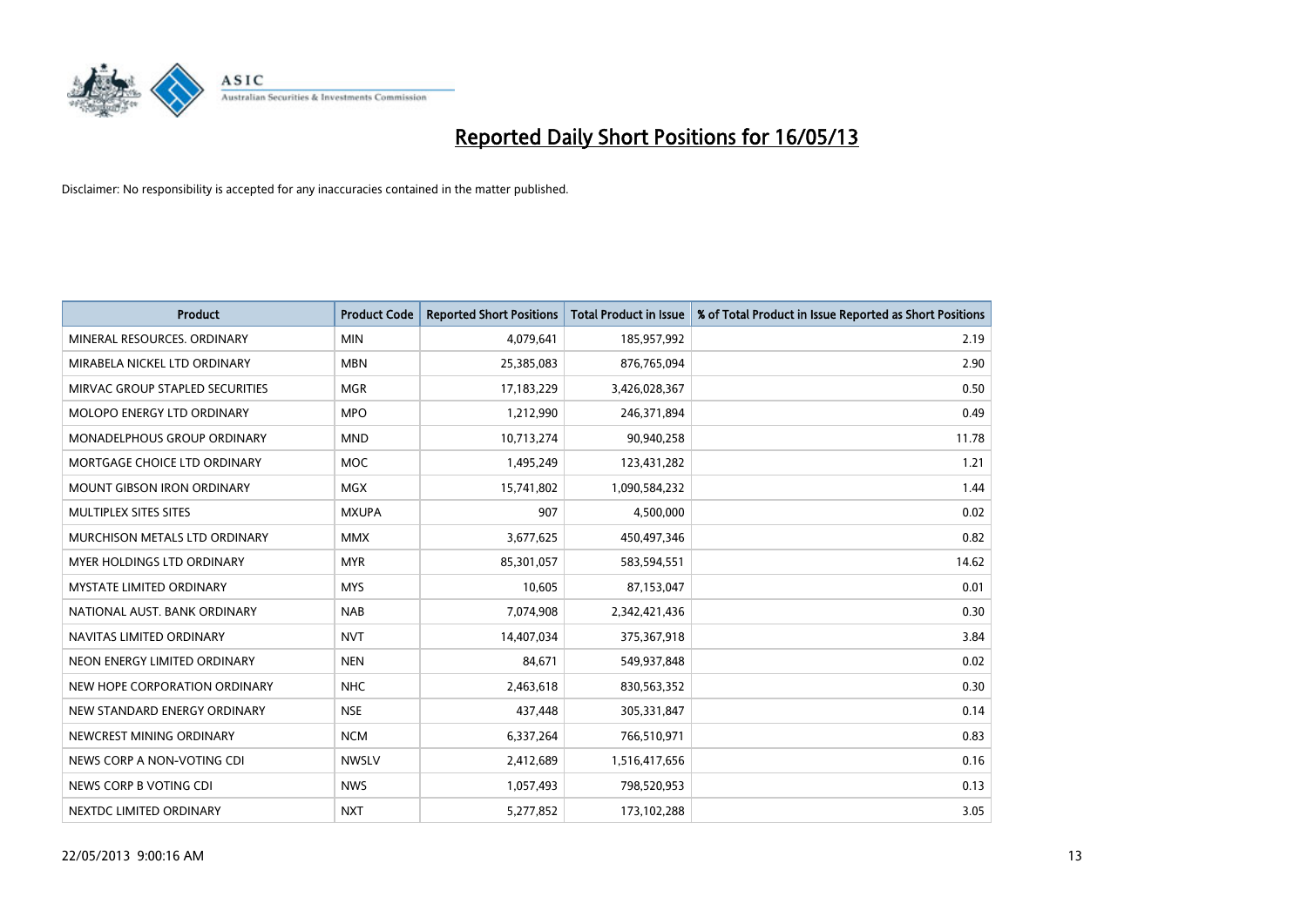

| <b>Product</b>                        | <b>Product Code</b> | <b>Reported Short Positions</b> | <b>Total Product in Issue</b> | % of Total Product in Issue Reported as Short Positions |
|---------------------------------------|---------------------|---------------------------------|-------------------------------|---------------------------------------------------------|
| NEXUS ENERGY LIMITED ORDINARY         | <b>NXS</b>          | 15,425,431                      | 1,329,821,159                 | 1.16                                                    |
| NIDO PETROLEUM ORDINARY               | <b>NDO</b>          | 42,400                          | 2,044,984,301                 | 0.00                                                    |
| NOBLE MINERAL RES ORDINARY            | <b>NMG</b>          | 2,385,726                       | 666,397,952                   | 0.36                                                    |
| NORFOLK GROUP ORDINARY                | <b>NFK</b>          | 400,050                         | 158,890,730                   | 0.25                                                    |
| NORTHERN IRON LTD ORDINARY            | <b>NFE</b>          | 1,990,434                       | 484,405,314                   | 0.41                                                    |
| NORTHERN STAR ORDINARY                | <b>NST</b>          | 6,569,664                       | 424,277,027                   | 1.55                                                    |
| NRW HOLDINGS LIMITED ORDINARY         | <b>NWH</b>          | 22,337,698                      | 278,888,011                   | 8.01                                                    |
| NUCOAL RESOURCES LTD ORDINARY         | <b>NCR</b>          | 150,000                         | 768,612,354                   | 0.02                                                    |
| NUFARM LIMITED ORDINARY               | <b>NUF</b>          | 13,431,907                      | 262,954,040                   | 5.11                                                    |
| OCEANAGOLD CORP. CHESS DEPOSITARY INT | <b>OGC</b>          | 2,537,803                       | 293,517,918                   | 0.86                                                    |
| OIL SEARCH LTD ORDINARY               | <b>OSH</b>          | 22,539,045                      | 1,338,243,530                 | 1.68                                                    |
| OM HOLDINGS LIMITED ORDINARY          | <b>OMH</b>          | 3,282,363                       | 673,423,337                   | 0.49                                                    |
| ORICA LIMITED ORDINARY                | ORI                 | 4,783,518                       | 366,868,401                   | 1.30                                                    |
| <b>ORIGIN ENERGY ORDINARY</b>         | <b>ORG</b>          | 14,366,729                      | 1,097,938,465                 | 1.31                                                    |
| OROCOBRE LIMITED ORDINARY             | <b>ORE</b>          | 610,615                         | 117,745,140                   | 0.52                                                    |
| OROTONGROUP LIMITED ORDINARY          | ORL                 | 186,381                         | 40,880,902                    | 0.46                                                    |
| ORPHEUS ENERGY LTD ORDINARY           | <b>OEG</b>          | 67,200                          | 130,475,919                   | 0.05                                                    |
| OZ MINERALS ORDINARY                  | OZL                 | 21,700,514                      | 303,470,022                   | 7.15                                                    |
| <b>PACIFIC BRANDS ORDINARY</b>        | <b>PBG</b>          | 11,975,023                      | 912,915,695                   | 1.31                                                    |
| PALADIN ENERGY LTD ORDINARY           | <b>PDN</b>          | 110,025,289                     | 837,187,808                   | 13.14                                                   |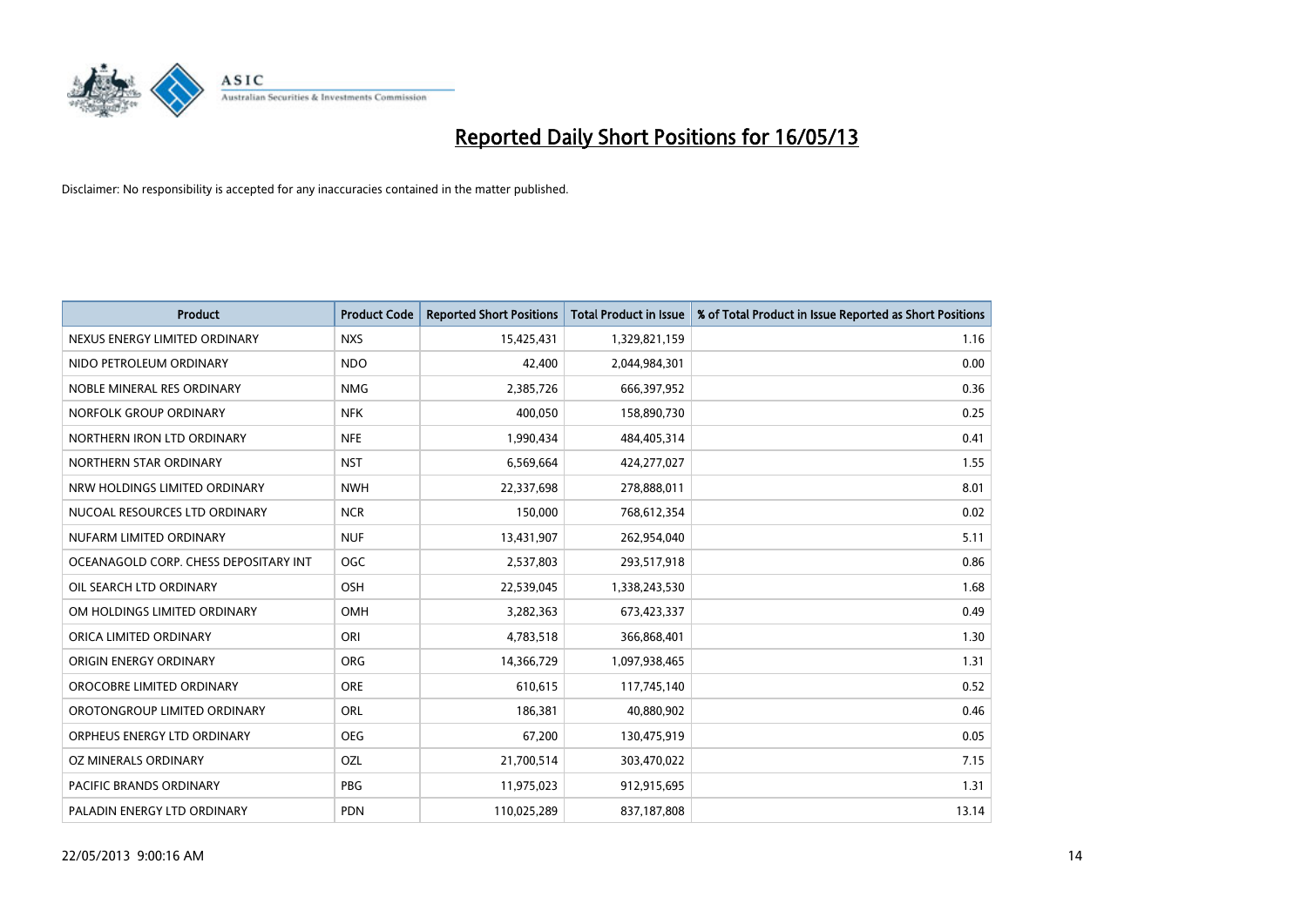

| <b>Product</b>               | <b>Product Code</b> | <b>Reported Short Positions</b> | <b>Total Product in Issue</b> | % of Total Product in Issue Reported as Short Positions |
|------------------------------|---------------------|---------------------------------|-------------------------------|---------------------------------------------------------|
| PANAUST LIMITED ORDINARY     | <b>PNA</b>          | 7,034,728                       | 615,911,205                   | 1.14                                                    |
| PANORAMIC RESOURCES ORDINARY | PAN                 | 2,267,430                       | 256,899,729                   | 0.88                                                    |
| PAPERLINX LIMITED ORDINARY   | <b>PPX</b>          | 47,901                          | 609,280,761                   | 0.01                                                    |
| PAPILLON RES LTD ORDINARY    | <b>PIR</b>          | 1,642,585                       | 336,978,210                   | 0.49                                                    |
| PATTIES FOODS LTD ORDINARY   | PFL                 | 5,427                           | 139,065,639                   | 0.00                                                    |
| PEET LIMITED ORDINARY        | <b>PPC</b>          | 4,214,997                       | 364,592,768                   | 1.16                                                    |
| PERILYA LIMITED ORDINARY     | PEM                 | 1,085,654                       | 769,316,426                   | 0.14                                                    |
| PERPETUAL LIMITED ORDINARY   | PPT                 | 2,154,241                       | 41,980,678                    | 5.13                                                    |
| PERSEUS MINING LTD ORDINARY  | PRU                 | 18,099,138                      | 457,962,088                   | 3.95                                                    |
| PHARMAXIS LTD ORDINARY       | <b>PXS</b>          | 9,396,768                       | 308,543,389                   | 3.05                                                    |
| PLATINUM ASSET ORDINARY      | <b>PTM</b>          | 5,897,173                       | 565,347,878                   | 1.04                                                    |
| PLATINUM AUSTRALIA ORDINARY  | <b>PLA</b>          | 836,127                         | 504,968,043                   | 0.17                                                    |
| PMI GOLD CORP CDI 1:1        | <b>PVM</b>          | 232,274                         | 154,140,766                   | 0.15                                                    |
| PMP LIMITED ORDINARY         | <b>PMP</b>          | 78,840                          | 323,781,124                   | 0.02                                                    |
| PRANA BIOTECHNOLOGY ORDINARY | PBT                 | 174,230                         | 381,610,426                   | 0.05                                                    |
| PREMIER INVESTMENTS ORDINARY | <b>PMV</b>          | 247,838                         | 155,260,478                   | 0.16                                                    |
| PRIMA BIOMED LTD ORDINARY    | PRR                 | 932,590                         | 1,066,063,388                 | 0.09                                                    |
| PRIMARY HEALTH CARE ORDINARY | <b>PRY</b>          | 18,201,134                      | 503,921,941                   | 3.61                                                    |
| PRIMEAG AUSTRALIA ORDINARY   | PAG                 | 36,341                          | 266,394,444                   | 0.01                                                    |
| PROGRAMMED ORDINARY          | <b>PRG</b>          | 168,895                         | 118,179,696                   | 0.14                                                    |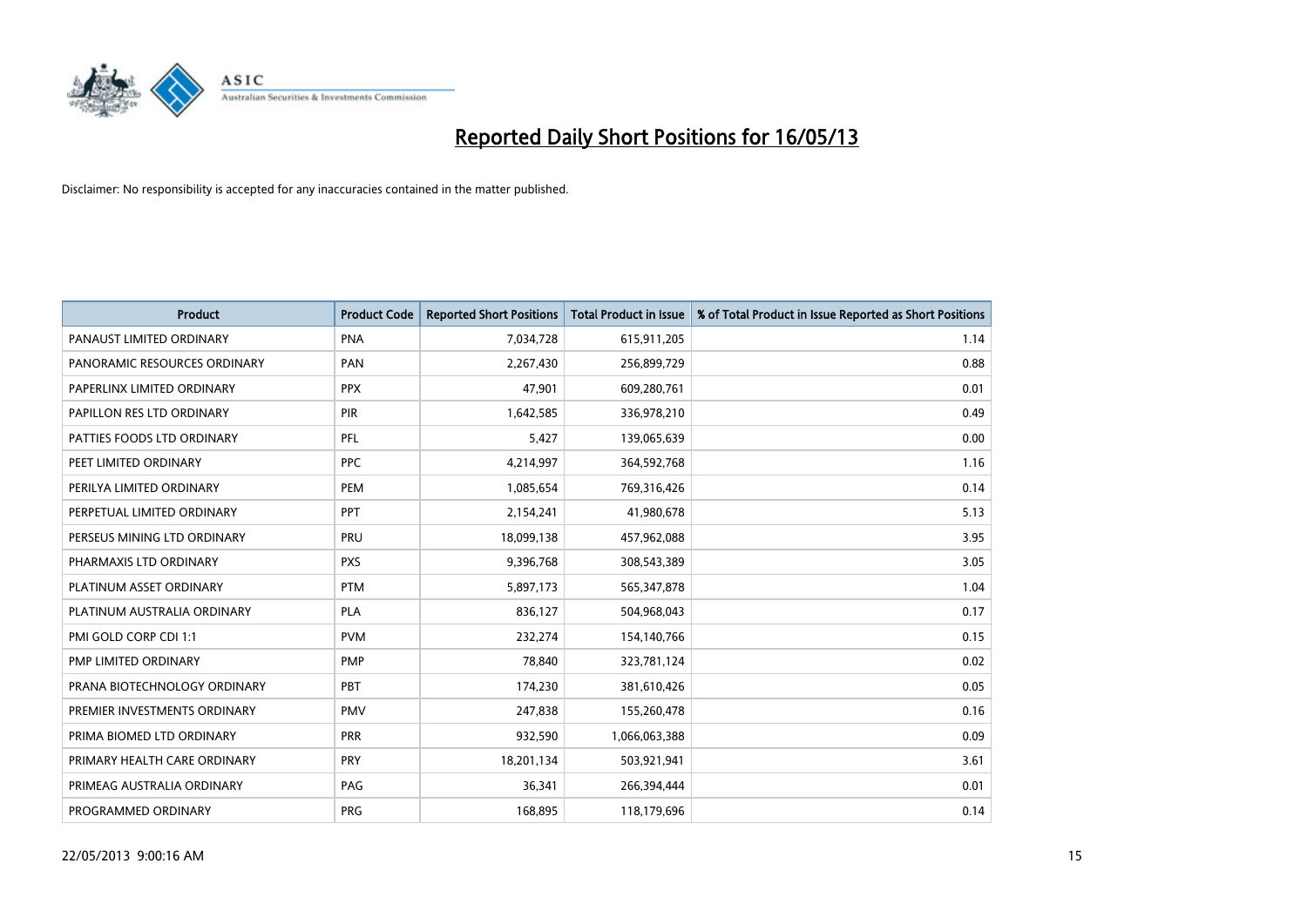

| <b>Product</b>                    | <b>Product Code</b> | <b>Reported Short Positions</b> | <b>Total Product in Issue</b> | % of Total Product in Issue Reported as Short Positions |
|-----------------------------------|---------------------|---------------------------------|-------------------------------|---------------------------------------------------------|
| PURA VIDA ENERGY NL ORDINARY      | <b>PVD</b>          | 300,000                         | 76,303,514                    | 0.39                                                    |
| <b>QANTAS AIRWAYS ORDINARY</b>    | QAN                 | 25,861,942                      | 2,241,945,788                 | 1.15                                                    |
| OBE INSURANCE GROUP ORDINARY      | <b>OBE</b>          | 49,130,668                      | 1,200,004,574                 | 4.09                                                    |
| ORXPHARMA LTD ORDINARY            | <b>QRX</b>          | 331,683                         | 144,648,106                   | 0.23                                                    |
| <b>QUBE HOLDINGS LTD ORDINARY</b> | <b>QUB</b>          | 16,648,113                      | 928,965,547                   | 1.79                                                    |
| RAMELIUS RESOURCES ORDINARY       | <b>RMS</b>          | 5,608,241                       | 337,686,949                   | 1.66                                                    |
| RAMSAY HEALTH CARE ORDINARY       | <b>RHC</b>          | 1,690,495                       | 202,081,252                   | 0.84                                                    |
| RANGE RESOURCES LTD ORDINARY      | <b>RRS</b>          | 44,458                          | 2,853,862,345                 | 0.00                                                    |
| <b>RCR TOMLINSON ORDINARY</b>     | <b>RCR</b>          | 360,992                         | 132,431,265                   | 0.27                                                    |
| <b>REA GROUP ORDINARY</b>         | <b>REA</b>          | 54,483                          | 131,714,699                   | 0.04                                                    |
| RECKON LIMITED ORDINARY           | <b>RKN</b>          | 451,000                         | 129,488,015                   | 0.35                                                    |
| <b>RED 5 LIMITED ORDINARY</b>     | <b>RED</b>          | 789,746                         | 135,488,008                   | 0.58                                                    |
| RED FORK ENERGY ORDINARY          | <b>RFE</b>          | 4,200,647                       | 388,551,719                   | 1.08                                                    |
| REDBANK ENERGY LTD ORDINARY       | AEJ                 | 13                              | 786,287                       | 0.00                                                    |
| REDFLEX HOLDINGS ORDINARY         | <b>RDF</b>          | 14,103                          | 110,762,310                   | 0.01                                                    |
| REECE AUSTRALIA LTD. ORDINARY     | <b>REH</b>          | 394                             | 99,600,000                    | 0.00                                                    |
| REGIS RESOURCES ORDINARY          | <b>RRL</b>          | 14,212,814                      | 475,613,655                   | 2.99                                                    |
| RESMED INC CDI 10:1               | <b>RMD</b>          | 13,012,037                      | 1,556,242,300                 | 0.84                                                    |
| <b>RESOLUTE MINING ORDINARY</b>   | <b>RSG</b>          | 1,970,772                       | 643,094,224                   | 0.31                                                    |
| RESOURCE GENERATION ORDINARY      | <b>RES</b>          | 170,072                         | 284,698,002                   | 0.06                                                    |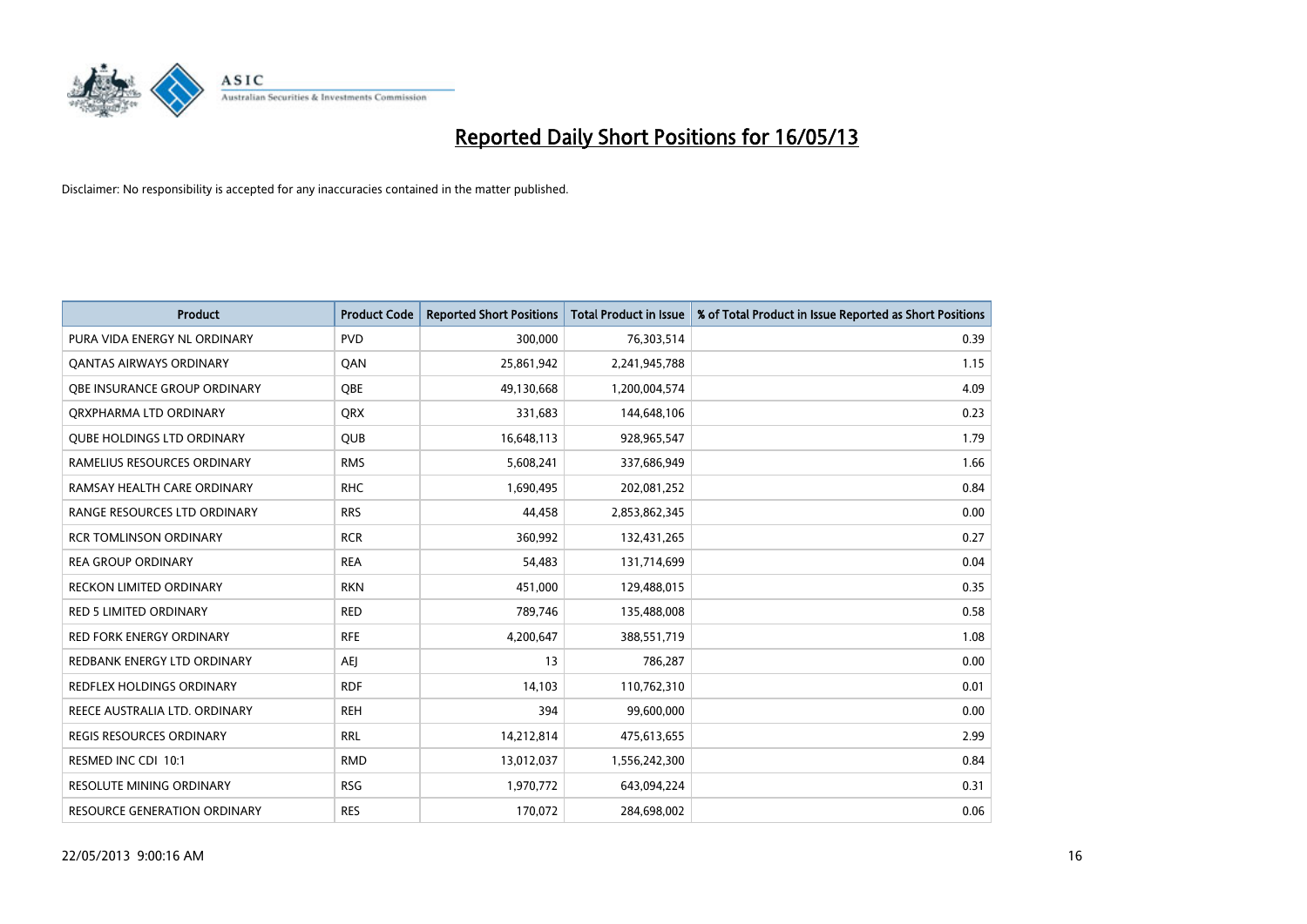

| <b>Product</b>                        | <b>Product Code</b> | <b>Reported Short Positions</b> | <b>Total Product in Issue</b> | % of Total Product in Issue Reported as Short Positions |
|---------------------------------------|---------------------|---------------------------------|-------------------------------|---------------------------------------------------------|
| RETAIL FOOD GROUP ORDINARY            | <b>RFG</b>          | 882,197                         | 130,227,856                   | 0.68                                                    |
| REX MINERALS LIMITED ORDINARY         | <b>RXM</b>          | 2,629,198                       | 188,907,284                   | 1.39                                                    |
| <b>RHG LIMITED ORDINARY</b>           | <b>RHG</b>          | 1,187                           | 308,483,177                   | 0.00                                                    |
| RIALTO ENERGY ORDINARY                | <b>RIA</b>          | 41                              | 682,929,991                   | 0.00                                                    |
| RIDLEY CORPORATION ORDINARY           | <b>RIC</b>          | 1,386,104                       | 307,817,071                   | 0.45                                                    |
| RIO TINTO LIMITED ORDINARY            | <b>RIO</b>          | 9,921,526                       | 435,758,720                   | 2.28                                                    |
| ROC OIL COMPANY ORDINARY              | <b>ROC</b>          | 1,483,484                       | 683,235,552                   | 0.22                                                    |
| RURALCO HOLDINGS ORDINARY             | <b>RHL</b>          | 12,000                          | 55,019,284                    | 0.02                                                    |
| SAI GLOBAL LIMITED ORDINARY           | SAI                 | 14,176,885                      | 209,440,120                   | 6.77                                                    |
| SALMAT LIMITED ORDINARY               | <b>SLM</b>          | 108,309                         | 159,812,799                   | 0.07                                                    |
| SAMSON OIL & GAS LTD ORDINARY         | SSN                 | 1,927,000                       | 2,114,831,858                 | 0.09                                                    |
| SANDFIRE RESOURCES ORDINARY           | <b>SFR</b>          | 4,161,056                       | 153,650,968                   | 2.71                                                    |
| <b>SANTOS LTD ORDINARY</b>            | <b>STO</b>          | 3,663,934                       | 964,270,203                   | 0.38                                                    |
| SARACEN MINERAL ORDINARY              | SAR                 | 17,760,114                      | 595,263,186                   | 2.98                                                    |
| SCA PROPERTY GROUP STAPLED SECURITIES | SCP                 | 32,567,699                      | 585,455,114                   | 5.56                                                    |
| SEDGMAN LIMITED ORDINARY              | <b>SDM</b>          | 1,104,536                       | 220,368,310                   | 0.50                                                    |
| SEEK LIMITED ORDINARY                 | <b>SEK</b>          | 13,366,695                      | 337,833,019                   | 3.96                                                    |
| SELECT HARVESTS ORDINARY              | SHV                 | 95,598                          | 57,462,851                    | 0.17                                                    |
| SENEX ENERGY LIMITED ORDINARY         | <b>SXY</b>          | 21,464,180                      | 1,140,804,837                 | 1.88                                                    |
| SERVICE STREAM ORDINARY               | <b>SSM</b>          | 644,168                         | 283,418,867                   | 0.23                                                    |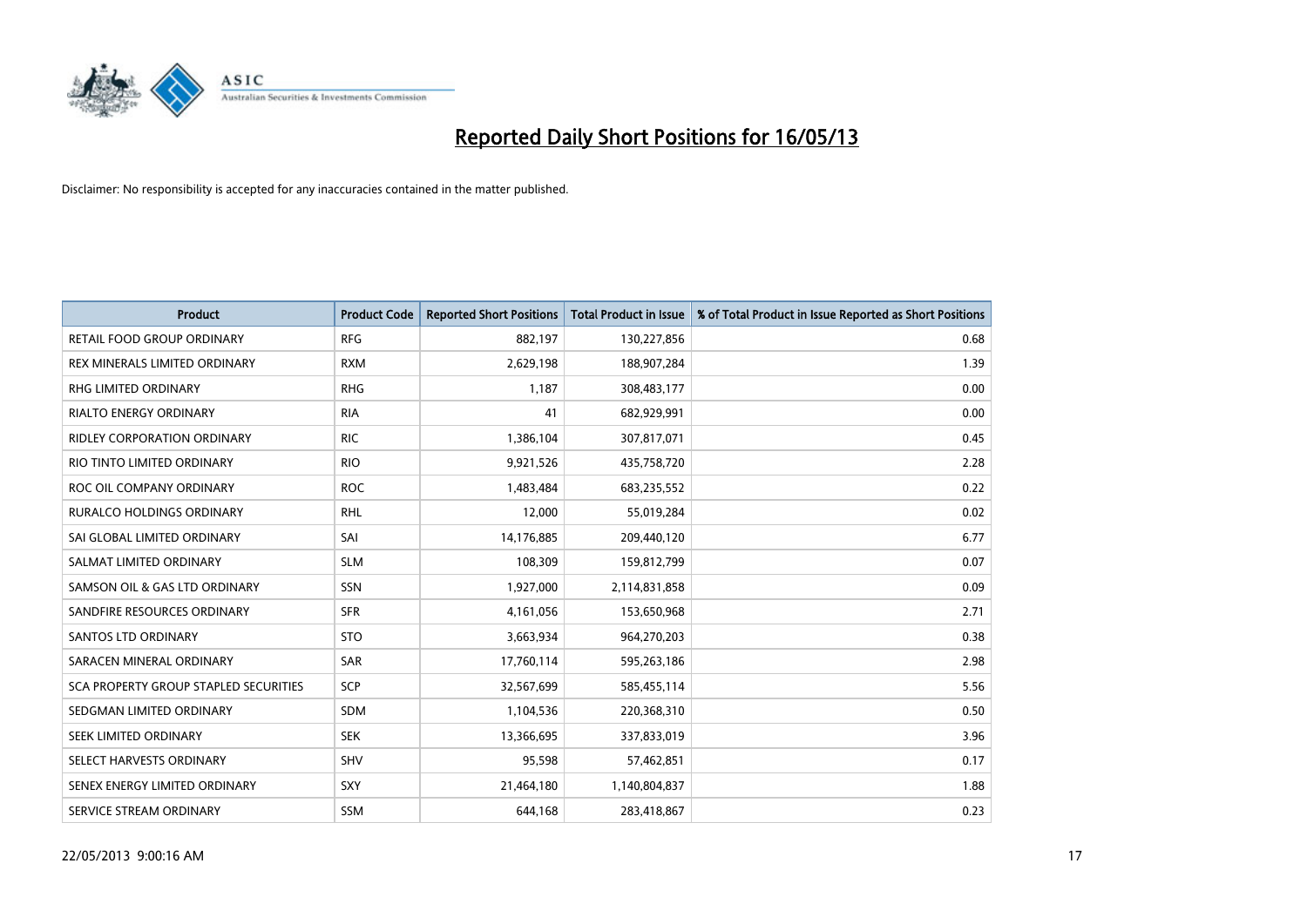

| <b>Product</b>                           | <b>Product Code</b> | <b>Reported Short Positions</b> | <b>Total Product in Issue</b> | % of Total Product in Issue Reported as Short Positions |
|------------------------------------------|---------------------|---------------------------------|-------------------------------|---------------------------------------------------------|
| SEVEN GROUP HOLDINGS ORDINARY            | <b>SVW</b>          | 1,628,240                       | 308,160,281                   | 0.53                                                    |
| SEVEN WEST MEDIA LTD ORDINARY            | <b>SWM</b>          | 11,684,095                      | 999,160,872                   | 1.17                                                    |
| SIGMA PHARMACEUTICAL ORDINARY            | <b>SIP</b>          | 10,650,975                      | 1,151,625,141                 | 0.92                                                    |
| SILEX SYSTEMS ORDINARY                   | <b>SLX</b>          | 1,719,435                       | 170,232,464                   | 1.01                                                    |
| SILVER CHEF LIMITED ORDINARY             | SIV                 | 8,472                           | 28,762,745                    | 0.03                                                    |
| SILVER LAKE RESOURCE ORDINARY            | <b>SLR</b>          | 7,810,780                       | 379,048,750                   | 2.06                                                    |
| SIMS METAL MGMT LTD ORDINARY             | SGM                 | 12,836,072                      | 204,309,387                   | 6.28                                                    |
| SINGAPORE TELECOMM. CHESS DEPOSITARY INT | <b>SGT</b>          | 848,194                         | 190,299,121                   | 0.45                                                    |
| SIRIUS RESOURCES NL ORDINARY             | <b>SIR</b>          | 1,505,890                       | 224,620,167                   | 0.67                                                    |
| SIRTEX MEDICAL ORDINARY                  | <b>SRX</b>          | 789,649                         | 55,768,136                    | 1.42                                                    |
| SKILLED GROUP LTD ORDINARY               | <b>SKE</b>          | 4,580,842                       | 233,533,526                   | 1.96                                                    |
| <b>SLATER &amp; GORDON ORDINARY</b>      | <b>SGH</b>          | 1,783                           | 194,073,908                   | 0.00                                                    |
| SMS MANAGEMENT, ORDINARY                 | <b>SMX</b>          | 2,260,332                       | 69,378,477                    | 3.26                                                    |
| SONIC HEALTHCARE ORDINARY                | <b>SHL</b>          | 11,779,398                      | 396,761,181                   | 2.97                                                    |
| SOUL PATTINSON (W.H) ORDINARY            | SOL                 | 20,986                          | 239,395,320                   | 0.01                                                    |
| SP AUSNET STAPLED SECURITIES             | <b>SPN</b>          | 18,967,662                      | 3,367,543,113                 | 0.56                                                    |
| SPARK INFRASTRUCTURE STAPLED NOTE & UNIT | SKI                 | 52,518,280                      | 1,326,734,264                 | 3.96                                                    |
| SPDR 200 FUND ETF UNITS                  | <b>STW</b>          | 95,707                          | 45,551,346                    | 0.21                                                    |
| SPECIALTY FASHION ORDINARY               | <b>SFH</b>          | 1,500,000                       | 192,236,121                   | 0.78                                                    |
| ST BARBARA LIMITED ORDINARY              | <b>SBM</b>          | 14,916,210                      | 488,074,077                   | 3.06                                                    |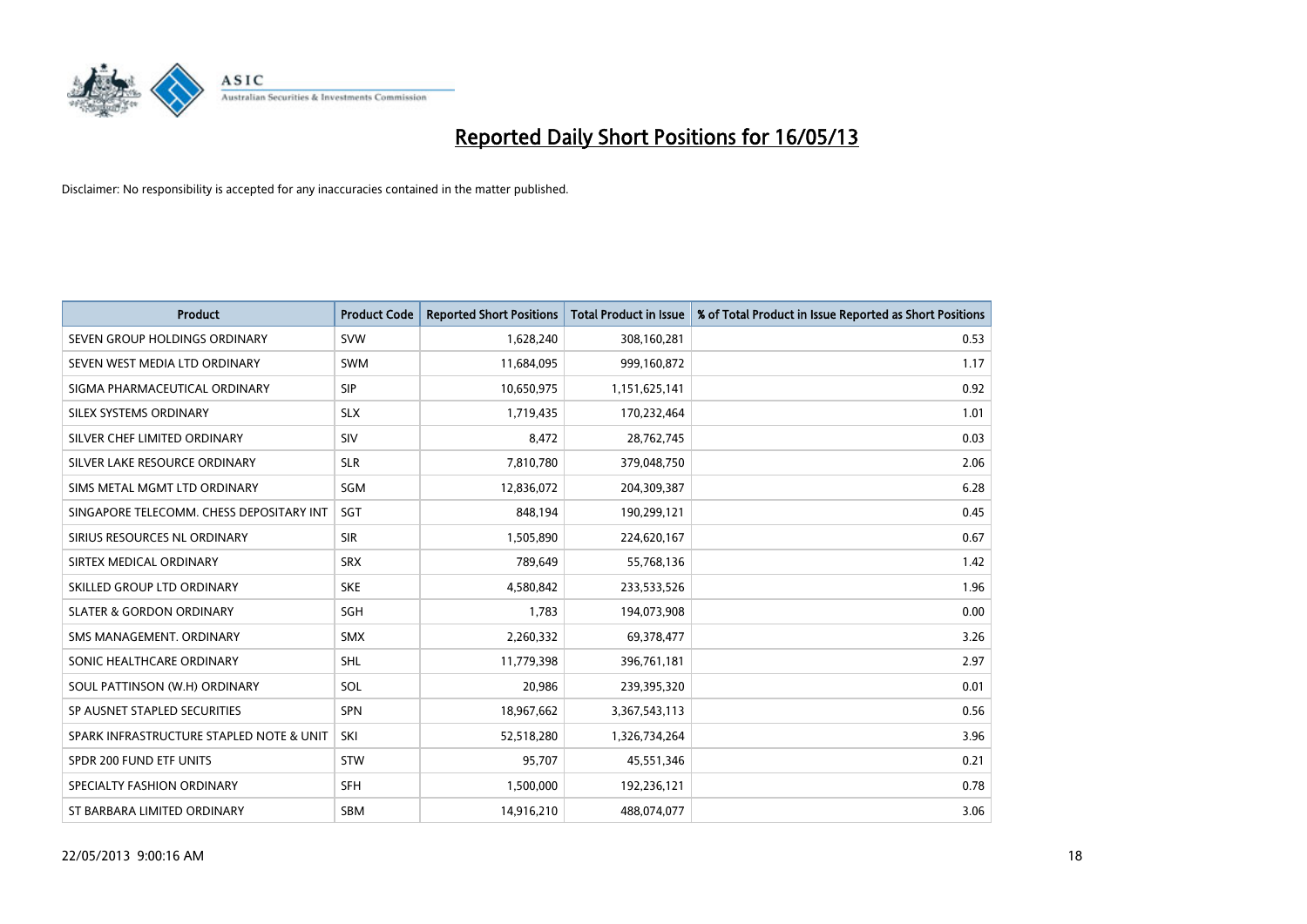

| <b>Product</b>                       | <b>Product Code</b> | <b>Reported Short Positions</b> | <b>Total Product in Issue</b> | % of Total Product in Issue Reported as Short Positions |
|--------------------------------------|---------------------|---------------------------------|-------------------------------|---------------------------------------------------------|
| STARPHARMA HOLDINGS ORDINARY         | SPL                 | 12,750,288                      | 283,665,948                   | 4.49                                                    |
| STHN CROSS MEDIA ORDINARY            | <b>SXL</b>          | 6,798,696                       | 704,858,524                   | 0.96                                                    |
| STOCKLAND UNITS/ORD STAPLED          | SGP                 | 10,942,829                      | 2,202,657,963                 | 0.50                                                    |
| STRAITS RES LTD. ORDINARY            | SRQ                 | 54,860                          | 1,164,150,159                 | 0.00                                                    |
| STW COMMUNICATIONS ORDINARY          | SGN                 | 83,452                          | 403,828,512                   | 0.02                                                    |
| SUNCORP GROUP LTD ORDINARY           | <b>SUN</b>          | 4,910,730                       | 1,286,600,980                 | 0.38                                                    |
| SUNDANCE ENERGY ORDINARY             | <b>SEA</b>          | 1,789,659                       | 402,425,140                   | 0.44                                                    |
| SUNDANCE RESOURCES ORDINARY          | <b>SDL</b>          | 24,625,513                      | 3,072,110,985                 | 0.80                                                    |
| SUNLAND GROUP LTD ORDINARY           | <b>SDG</b>          | 18,391                          | 189,417,674                   | 0.01                                                    |
| SUPER RET REP LTD ORDINARY           | <b>SUL</b>          | 607,240                         | 196,472,811                   | 0.31                                                    |
| SYD AIRPORT STAPLED US PROHIBIT.     | <b>SYD</b>          | 25,445,169                      | 1,861,210,782                 | 1.37                                                    |
| SYRAH RESOURCES ORDINARY             | <b>SYR</b>          | 650,626                         | 147,767,623                   | 0.44                                                    |
| TABCORP HOLDINGS LTD ORDINARY        | <b>TAH</b>          | 17,581,444                      | 744,885,690                   | 2.36                                                    |
| TALON PETROLEUM LTD ORDINARY         | <b>TPD</b>          | 38,218                          | 102,135,433                   | 0.04                                                    |
| TANAMI GOLD NL ORDINARY              | <b>TAM</b>          | 695,068                         | 587,548,523                   | 0.12                                                    |
| TAP OIL LIMITED ORDINARY             | <b>TAP</b>          | 1,168,865                       | 241,608,606                   | 0.48                                                    |
| TATTS GROUP LTD ORDINARY             | <b>TTS</b>          | 15,947,522                      | 1,402,708,406                 | 1.14                                                    |
| TELECOM CORPORATION ORDINARY         | <b>TEL</b>          | 15,974,085                      | 1,816,996,340                 | 0.88                                                    |
| <b>TELSTRA CORPORATION, ORDINARY</b> | <b>TLS</b>          | 13,733,187                      | 12,443,074,357                | 0.11                                                    |
| TEN NETWORK HOLDINGS ORDINARY        | <b>TEN</b>          | 87,085,122                      | 2,586,970,845                 | 3.37                                                    |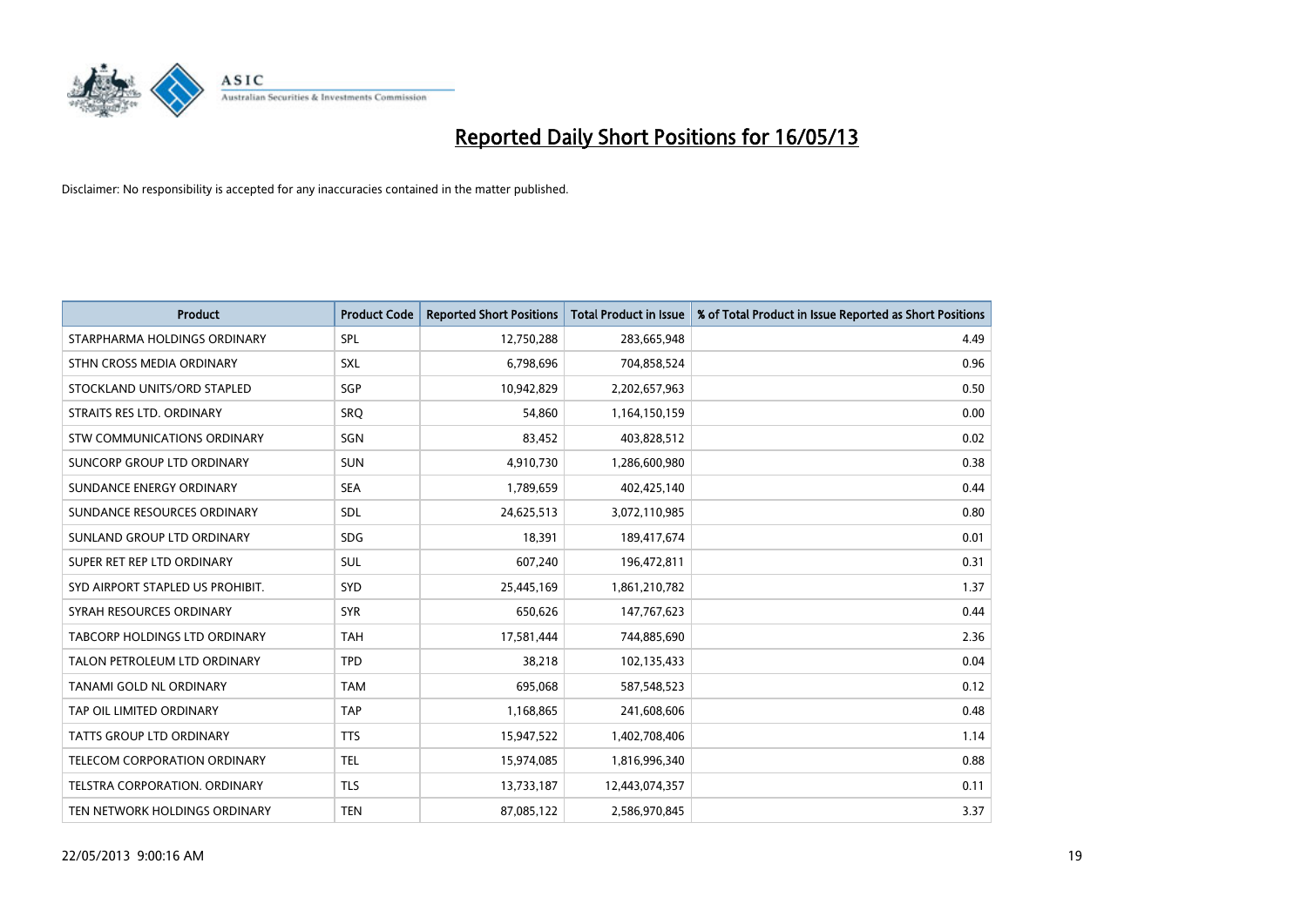

| <b>Product</b>                       | <b>Product Code</b> | <b>Reported Short Positions</b> | <b>Total Product in Issue</b> | % of Total Product in Issue Reported as Short Positions |
|--------------------------------------|---------------------|---------------------------------|-------------------------------|---------------------------------------------------------|
| TERANGA GOLD CORP CDI 1:1            | <b>TGZ</b>          | 45,536                          | 173,285,133                   | 0.03                                                    |
| THE REJECT SHOP ORDINARY             | <b>TRS</b>          | 1,627,352                       | 27,944,072                    | 5.82                                                    |
| THORN GROUP LIMITED ORDINARY         | <b>TGA</b>          | 64,843                          | 147,584,880                   | 0.04                                                    |
| TIGER RESOURCES ORDINARY             | <b>TGS</b>          | 2,829,341                       | 674,770,269                   | 0.42                                                    |
| TOLL HOLDINGS LTD ORDINARY           | <b>TOL</b>          | 33,936,485                      | 717,133,875                   | 4.73                                                    |
| TOX FREE SOLUTIONS ORDINARY          | <b>TOX</b>          | 807,673                         | 129,607,453                   | 0.62                                                    |
| TPG TELECOM LIMITED ORDINARY         | <b>TPM</b>          | 992,363                         | 793,808,141                   | 0.13                                                    |
| TRADE ME GROUP ORDINARY              | <b>TME</b>          | 1,271,648                       | 396,017,568                   | 0.32                                                    |
| <b>TRANSFIELD SERVICES ORDINARY</b>  | <b>TSE</b>          | 12,076,689                      | 512,457,716                   | 2.36                                                    |
| TRANSPACIFIC INDUST, ORDINARY        | <b>TPI</b>          | 2,872,081                       | 1,578,563,490                 | 0.18                                                    |
| TRANSURBAN GROUP TRIPLE STAPLED SEC. | <b>TCL</b>          | 5,530,393                       | 1,481,594,818                 | 0.37                                                    |
| TREASURY WINE ESTATE ORDINARY        | <b>TWE</b>          | 18,117,691                      | 647,227,144                   | 2.80                                                    |
| TROY RESOURCES LTD ORDINARY          | <b>TRY</b>          | 4,348,837                       | 91,318,649                    | 4.76                                                    |
| UGL LIMITED ORDINARY                 | UGL                 | 12,010,161                      | 166,511,240                   | 7.21                                                    |
| UXC LIMITED ORDINARY                 | <b>UXC</b>          | 148,371                         | 308,806,649                   | 0.05                                                    |
| VIRGIN AUS HLDG LTD ORDINARY         | VAH                 | 57,303,138                      | 2,581,231,776                 | 2.22                                                    |
| VNGD AUS SHARES ETF UNITS            | VAS                 | 774                             | 6,133,376                     | 0.01                                                    |
| <b>VOCUS COMMS LTD ORDINARY</b>      | <b>VOC</b>          | 105,510                         | 78,017,825                    | 0.14                                                    |
| <b>WATPAC LIMITED ORDINARY</b>       | <b>WTP</b>          | 131,539                         | 184,332,526                   | 0.07                                                    |
| <b>WDS LIMITED ORDINARY</b>          | <b>WDS</b>          | $\overline{7}$                  | 144,740,614                   | 0.00                                                    |